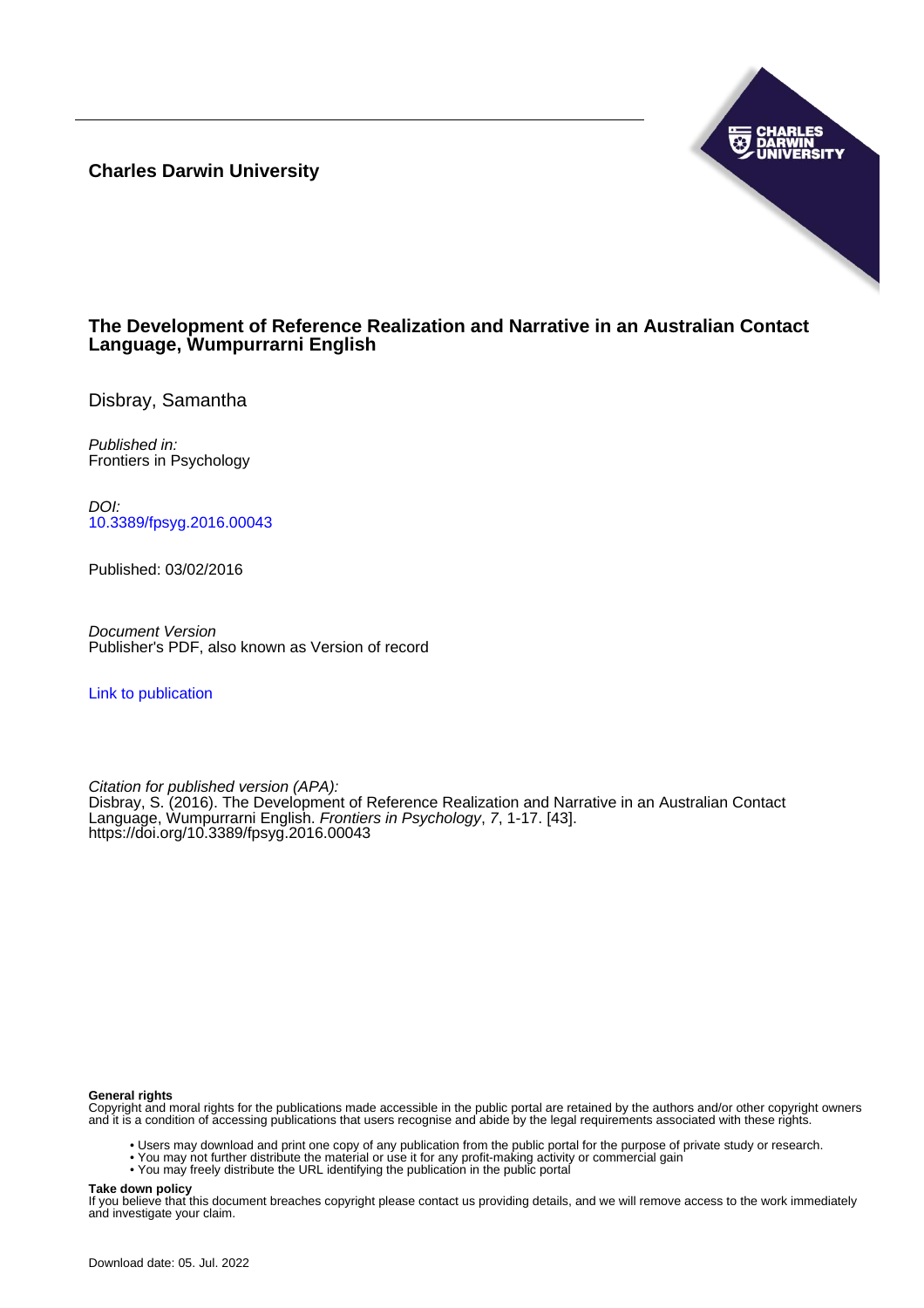



# The Development of Reference [Realization and Narrative in an](http://journal.frontiersin.org/article/10.3389/fpsyg.2016.00043/abstract) Australian Contact Language, Wumpurrarni English

#### [Samantha Disbray](http://loop.frontiersin.org/people/143738/overview) \*

*Cooperative Research Centre for Remote Economic Participation – Remote Education Systems, Northern Institute, Charles Darwin University, Alice Springs, NT, Australia*

#### **OPEN ACCESS**

#### Edited by:

*Carmel O'Shannessy, University of Michigan, USA*

#### Reviewed by:

*Wilbert Spooren, Radboud University Nijmegen, Netherlands Stuart Ekberg, Queensland University of Technology, Australia*

\*Correspondence:

*Samantha Disbray [samantha.disbray@cdu.edu.au](mailto:samantha.disbray@cdu.edu.au)*

#### Specialty section:

*This article was submitted to Language Sciences, a section of the journal Frontiers in Psychology*

Received: *20 August 2014* Accepted: *11 January 2016* Published: *03 February 2016*

#### Citation:

*Disbray S (2016) The Development of Reference Realization and Narrative in an Australian Contact Language, Wumpurrarni English. Front. Psychol. 7:43. doi: [10.3389/fpsyg.2016.00043](http://dx.doi.org/10.3389/fpsyg.2016.00043)*

The development of narrative skill has been investigated extensively in a wide range of languages, cross-linguistically and in multilingual settings [\(Berman and Slobin, 1994b;](#page-15-0) [Severing and Verhoeven, 2001;](#page-17-0) [Hickmann, 2004;](#page-16-0) [Strömqvist and Verhoeven, 2004\)](#page-17-1). The present study investigates the development of reference realization in narrative among Indigenous children in a remote urban township in Central Australia. The children, aged between 5 and 14 years, are speakers of a contact language, Wumpurrarni English. Language development is rarely investigated among speakers of minority languages, whose language development is often appraised in the majority language, with little attention to language performance in the speaker's home variety. The present study addresses this gap through a fine-grained qualitative analysis of the development of reference in narrative, drawing on a complex stimulus and a model of discourse strategy. The results show (a) a developmental trajectory similar to that found in other languages, with children aged eight and under producing simpler and less globally organized narratives than older speaker groups, and (b) vulnerability to the changing demands of the stimulus among these younger speakers. In addition, a subset of narrations were produced in "school variety," a style more like Standard Australian English. The results for this set showed that the narrative content and global organization of the productions by 10- and 12-year-olds were more similar to the productions of younger children, than like-aged speakers, who narrated in their home variety. Analysis of speaker responses to two factors of complexity, the stimulus and code choice, illuminated mechanisms for discourse production and development, and suggest that constructing discourse requires co-ordination of an underlying schema and on-line construction of a particular story, through the deployment of linguistic devices in a particular narrative context. The analysis showed that these two skills are tightly interdependent, and indeed co-constructing.

Keywords: contact language, Wumpurrarni English, child language acquisition, discourse strategies, reference in narrative, children's development of reference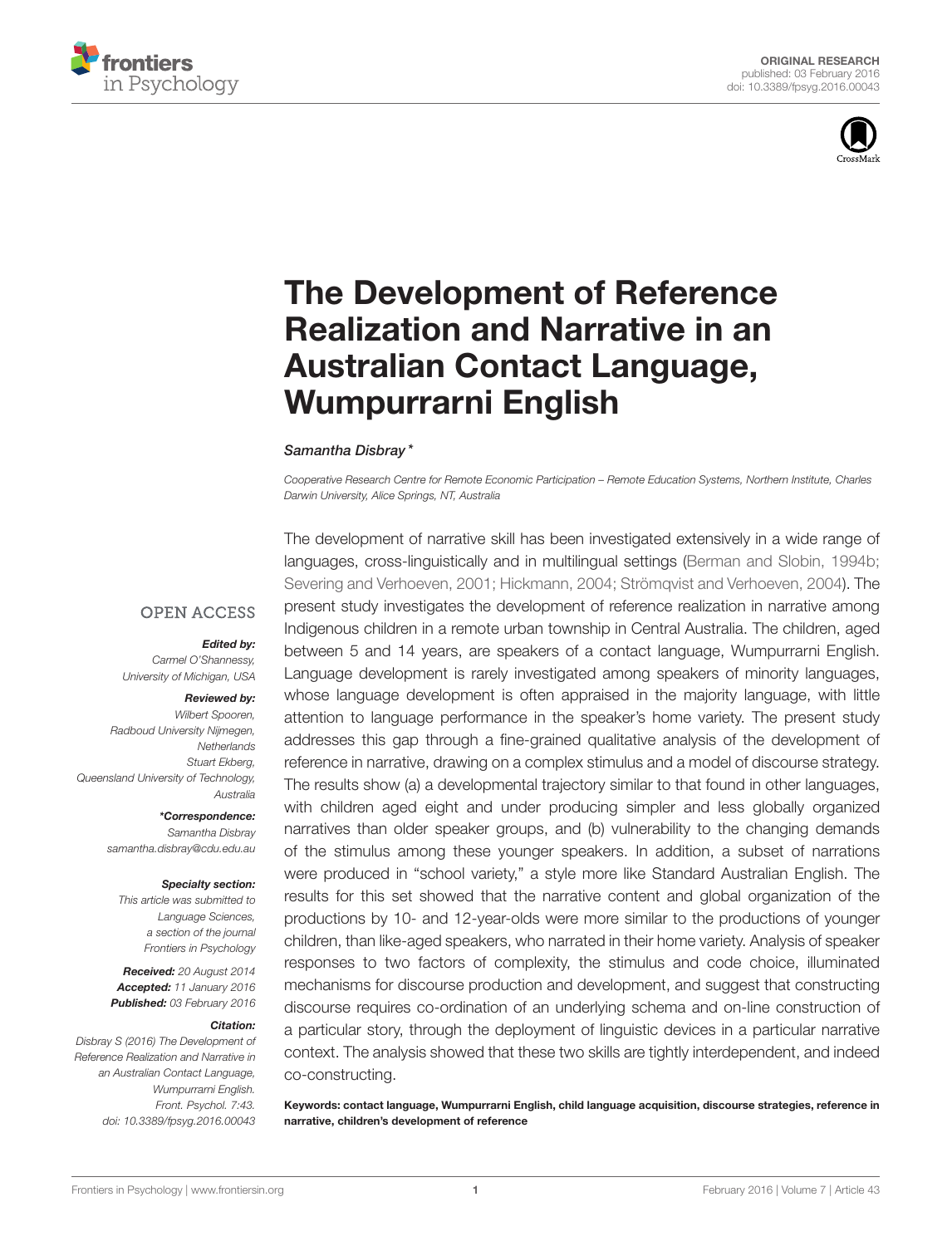# INTRODUCTION

Constructing discourse such as narration is a multidimensional skill with a long developmental path [\(Hickmann, 2003,](#page-16-1) [2004;](#page-16-0) [Berman, 2004,](#page-15-1) [2008;](#page-15-2) [Mäkinen et al., 2014\)](#page-16-2). Language development is shaped by the complex interplay of linguistic features and perceptual, cognitive, and communicative factors [\(Karmiloff-Smith, 1992\)](#page-16-3). Discourse provides a rich site for investigating this interaction, such that Berman has characterized it as a "meeting ground of developing linguistic knowledge and general cognitive growth" (2008, p. 736). Producing a narrative text requires coordination of a number of knowledge schemas, which children must master. They must formulate and represent narrative content, build a macrostructure [\(McCabe and Peterson,](#page-16-4) [1991;](#page-16-4) [Stein and Albro, 1997;](#page-17-2) [Shiro, 2003\)](#page-17-3) via story schema and microstructure via cohesive language [\(Clancy, 1992;](#page-15-3) Hickmann et al., [1995;](#page-16-5) [Orsolini et al., 1996;](#page-16-6) [Wong and Johnston, 2004\)](#page-17-4), while taking consideration of the listener's needs, which change as the story progresses [\(Johnston, 2008\)](#page-16-7).

The development of narrative skill has been investigated extensively in a wide range of languages, cross-linguistically and in multilingual settings [\(Berman and Slobin, 1994b;](#page-15-0) [Hickmann,](#page-16-0) [2004;](#page-16-0) [Strömqvist and Verhoeven, 2004\)](#page-17-1). However, few studies have focussed on narrative development in minority languages, on language specific features and on the developmental trajectory of children in their home language or variety. Indeed most often children are appraised in the dominant language, without attention to their home variety [\(Severing and Verhoeven,](#page-17-0) [2001;](#page-17-0) [Horton-Ikard, 2009;](#page-16-8) [Mills, 2015\)](#page-16-9). Evaluations of the school dialect are assumed to represent the child's cognitive development, without evidence [\(Gorman et al., 2011;](#page-16-10) [Burns et al.,](#page-15-4) [2012\)](#page-15-4).

In Australia, there is a growing research base describing the bi- and multi-varietal repertoires of Indigenous children in complex dynamic contact settings [\(Disbray and Wigglesworth,](#page-16-11) [2008;](#page-16-11) [Meakins, 2008;](#page-16-12) [Morrison and Disbray, 2008;](#page-16-13) Simpson and Wigglesworth, [2008;](#page-17-5) [O'Shannessy, 2009;](#page-17-6) [Dixon, 2015;](#page-16-14) Vaughan et al., [2015\)](#page-17-7). Angelo and colleagues have cast light on the "invisibility" of contemporary Indigenous language varieties, particularly in the education sphere, where high stakes testing regimes in Standard Australian English overshadow attention to children's linguistic abilities in their home varieties [\(Angelo,](#page-15-5) [2012,](#page-15-5) [2013;](#page-15-6) [McIntosh et al., 2012;](#page-16-15) [Sellwood and Angelo, 2012;](#page-17-8) [Angelo and Carter, 2015\)](#page-15-7). One set of studies has described culturally specific narrative schema in the personal narratives and recounts by children who speak West Australian Aboriginal English speaking [\(Malcolm and Sharifian, 2002,](#page-16-16) [2005;](#page-16-17) [Sharifian,](#page-17-9) [2010\)](#page-17-9). However, few studies have applied developmental methods and related findings to the research literature on child language development to contact languages (cf. [O'Shannessy,](#page-16-18) [2006,](#page-16-18) [2008,](#page-16-19) [2011\)](#page-17-10).

The present study addresses this gap by examining the development of reference and narrative among Australian Indigenous children speaking in their Home Variety (HV), Wumpurrarni English. A small set of narrations in children's second language/dialect, Standard Australian English, are also examined. These allow a preliminary exploration of the differences in development in the two varieties and highlight the need for greater attention to children's HV in appraisals of their language and cognitive development.

# APPROACHES TO NARRATIVE DEVELOPMENT

The present study of reference realization and discourse development draws on various theoretical perspectives. First, a developmentally motivated approach casts light on the ways that children come to manipulate forms learned early for different functions, in a growing variety of contexts. This requires sociocognitive development and rich pragmatic, linguistic experience over time, reflected in [Karmiloff-Smith's \(1992\)](#page-16-3) model of rerepresentation. This posits that increased cognitive flexibility and generality is achieved as children come to re-represent knowledge in increasingly accessible forms, including linguistic knowledge. Next, a functional approach to language acquisition (Karmiloff-Smith, [1981;](#page-16-20) [Hickmann, 2003,](#page-16-1) [1987\)](#page-16-21) attends to the interrelation between (linguistic) forms and (discourse) functions and this interrelation provides a point of departure to investigate language knowledge, development and use [\(Slobin, 2001;](#page-17-11) [Hickmann,](#page-16-0) [2004\)](#page-16-0). A further approach derives from Slobin's exploration of the relation between thought and language as "thinking for speaking" [\(Slobin, 1996,](#page-17-12) [2004\)](#page-17-13). This posits that the grammar of a language provides a "set of options for schematising experience for the purposes of verbal expression" (1996, p. 75). As children learn a given language, they learn the habitual thought or dispositions and rhetorical styles of the language, which provide available structures and features. The model seeks to explain the mental processes that are involved in planning and constructing linguistic utterances in discourse from this available trove, a particular way of thinking, which is "thinking for speaking."

Studies of bilingual language development exploring the impact of patterns developed in first language acquisition on subsequent language learning and production have also been informed by "thinking for speaking" [\(Benazzo and Andorno,](#page-15-8) [2010;](#page-15-8) [Dimroth et al., 2010\)](#page-15-9). Pertinent also to the present study, the investigation of narrative development among biand multilingual speakers foregrounds socio-cultural factors in multilingual contexts, such as the "complicated sociolinguistic position of minority groups," and the interplay of variables such as language input, proficiency and speaker's cultural orientation [\(Verhoeven and Strömqvist, 2001,](#page-17-14) p. 7). The sociocultural context provides a final approach, important to language development in a dynamic contact setting, such as the site of the present study.

Focussing on the processing task in narrative production and establishing further points of complexity, [Stavans](#page-17-15) [\(2001,](#page-17-15) p. 341) posits that the multilingual speaker faces "a reconciliation task between the linguistic worlds available to him/her. Such reconciliation entails 'juggling' not only conceptual information but also linguistic and cultural information as well." According to Stavans, "manipulation of a multi-communication system implies constant and very controlled monitoring of all the cognitive, linguistic and cultural channels. Attending to all these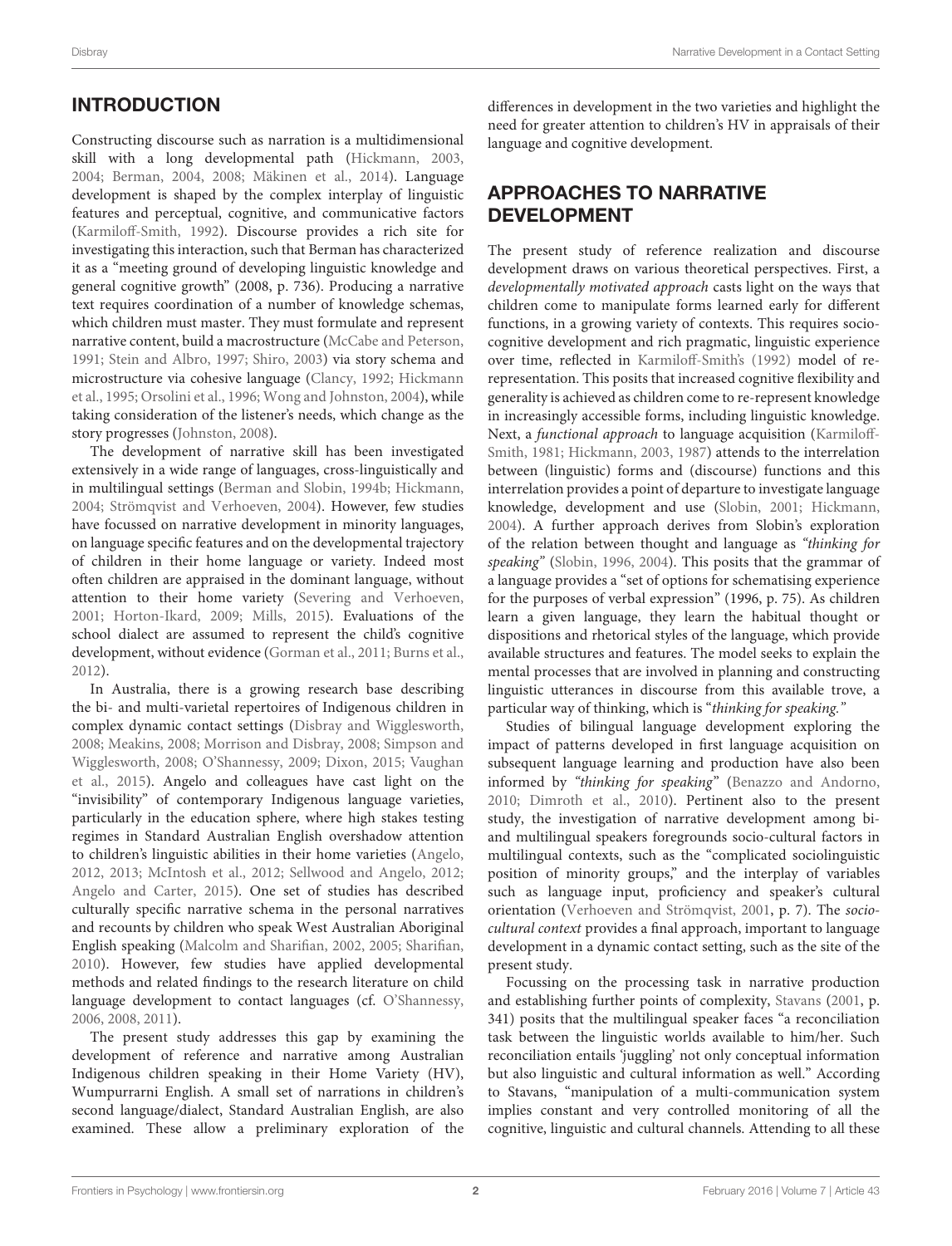channels of information, in turn implies a certain degree of negotiation where trades and concessions are made" [\(Stavans,](#page-17-15) [2001,](#page-17-15) p. 341). Such observations point to the interplay of linguistic features and perceptual, cognitive and communicative factors discussed above.

# REFERENCE REALIZATION IN CHILDREN'S NARRATIVE DEVELOPMENT

The specific discourse function investigated in the present study is reference realization. Realizing and managing reference in narration requires knowledge of linguistic forms such as nouns, pronouns, and zero anaphors, and mobilizing these forms for a range of functions; introducing characters and then moving them through the story, maintaining reference where reference persists and reintroducing characters when the referent re-enters the immediate discourse, while allowing listeners to easily follow these referential moves and with them, the unfolding plot.

Characters are generally introduced with full lexical nouns marking newness. In English for instance, the indefinite article "a" achieves this for singular nouns. Other means of identification and newness marking include proper nouns and clause structure, and differences across languages and genres exist [\(Hickmann, 2003;](#page-16-1) [Jokinen and Wilcock, 2006\)](#page-16-22). Once established, reference can be maintained with minimal linguistic material such as a pronoun, realized in full or unrealized as zero anaphora, avoiding redundancy, flagging the high accessibility of the referent in question and creating locally cohesive links across clauses. Introduced referents may be reintroduced in the discourse, and this switch is marked with lexically full expressions, which avoid ambiguity and create a link to the antecedent reference, creating a link to the previous discourse. Thus, referential phrases serve to disambiguate reference, create local, and discourse-wide links, and these referential moves contribute to global coherence (Berman and Slobin, [1994a;](#page-15-10) [Shapiro and Hudson, 1997;](#page-17-16) [Hickmann,](#page-16-0) [2004\)](#page-16-0).

Developmental changes have been observed in the ways that children introduce new referents, with a number of studies indicating that marking newness for this discourse function is not systematically mastered until around age 10 [\(Wigglesworth,](#page-17-17) [1990,](#page-17-17) [1997;](#page-17-18) [Clancy, 1992;](#page-15-3) [Kail and Hickmann, 1992;](#page-16-23) Hickmann and Hendriks, [1999;](#page-16-24) [Bavin, 2000\)](#page-15-11). Differences are observed across this age span in switching between introduced referents or reintroducing referents [\(Wong and Johnston, 2004\)](#page-17-4), while maintaining reference across adjacent clauses is more uniform across ages [\(Bamberg, 1987;](#page-15-12) [Hickmann et al., 1995;](#page-16-5) Orsolini et al., [1996;](#page-16-6) [Hickmann and Hendriks, 1999;](#page-16-24) [Jisa, 2000;](#page-16-25) [Hickmann,](#page-16-1) [2003\)](#page-16-1). [Mäkinen et al. \(2014\)](#page-16-2) considered referential cohesion in relation to other elements, such as coherence through story content, in narrations by 4- to 8-year-old Finnish speakers. They found that mastery of cohesion still developing among the eldest group, suggesting, in line with [Johnston \(2008\)](#page-16-7), that "the precise use of cohesive devices in narration is sophisticated only after the management of story content is established" [\(Mäkinen et al.,](#page-16-2) [2014,](#page-16-2) p. 38).

# Discourse Strategies and Narrative Development

Further studies have scrutinized the interactions between the form-function pairings for both reference maintenance and switch, highlighting the multifunctional nature of pronouns and anaphora in marking inter- and intra-sential relations, and in organizing discourse [\(Karmiloff-Smith, 1985;](#page-16-26) [Bamberg, 1987;](#page-15-12) [Hemphill et al., 1991;](#page-16-27) [Wigglesworth, 1997\)](#page-17-18). In her set of seminal studies, [Karmiloff-Smith \(1981,](#page-16-20) [1983,](#page-16-28) [1985\)](#page-16-26) observed that children aged between 5 and 10 years of age managed reference across a narrative in non-adult but patterned ways. She explored interaction between the ways that children managed reference and narrative content, particularly between the realization of reference for local cohesion through particular linguistic forms according to status of the character (main/secondary), and the ways that this manipulation contributed to discourse organization overall.

Recognising that co-ordinating the various knowledge schemes represents both a cognitive and linguistic task, [Karmiloff-Smith \(1985\)](#page-16-26) developed a three-stage developmental problem-solving model to capture and explain children's reference and discourse construction strategies for narrating from a picture stimulus. The first level reveals a "procedural stage," which in studies of narrative was manifest in productions by children aged 4–5 years. Theirs were lexically rich stories, but with frequent deictic use of pronouns to refer to story characters irrespective of discourse function, showing "bottom-up" reliance on the stimulus for narrative organization. Here, rich narrative content accompanied ambiguous reference to characters, through a "here-and-now" reliance on pronominal expressions. At the next, the meta-procedural stage, children aged 6–8 years were increasingly reliant on "top-down" processes, as the child used the main character, the "thematic subject" to construct the discourse and lead the narrative content, sometimes with the omission of other characters and the events in which they appear. The subject slot and pronominalisation was reserved for this referent, irrespective of discourse function (maintenance or switch). Karmiloff-Smith called this a "thematic subject constraint" (1985, p. 71). In the third stage, children's use of pronouns and other referring expressions is more flexible and these are deployed to globally organize the referencing task more uniformly, with rich lexicon and story detail.

Karmiloff-Smith's work spurred others to explore discourse strategy, as it provides a way to examine developmentally the dynamic interaction between a speaker's cognitive and perceptual response to, and formulation of, narrative content and the form– function pairings for reference realization in the construction of cohesive and coherent discourse. In his analysis of narrations by German-speaking children, [Bamberg \(1987\)](#page-15-12) identified three further strategies, in addition to the thematic strategy. These were:

- an *anaphoric strategy* "which reserves the reference switching function for nominals, and the reference maintaining function for pronouns;
- a locally contrasting strategy, that shows no clear preference toward a clear separation of a form-function pairing and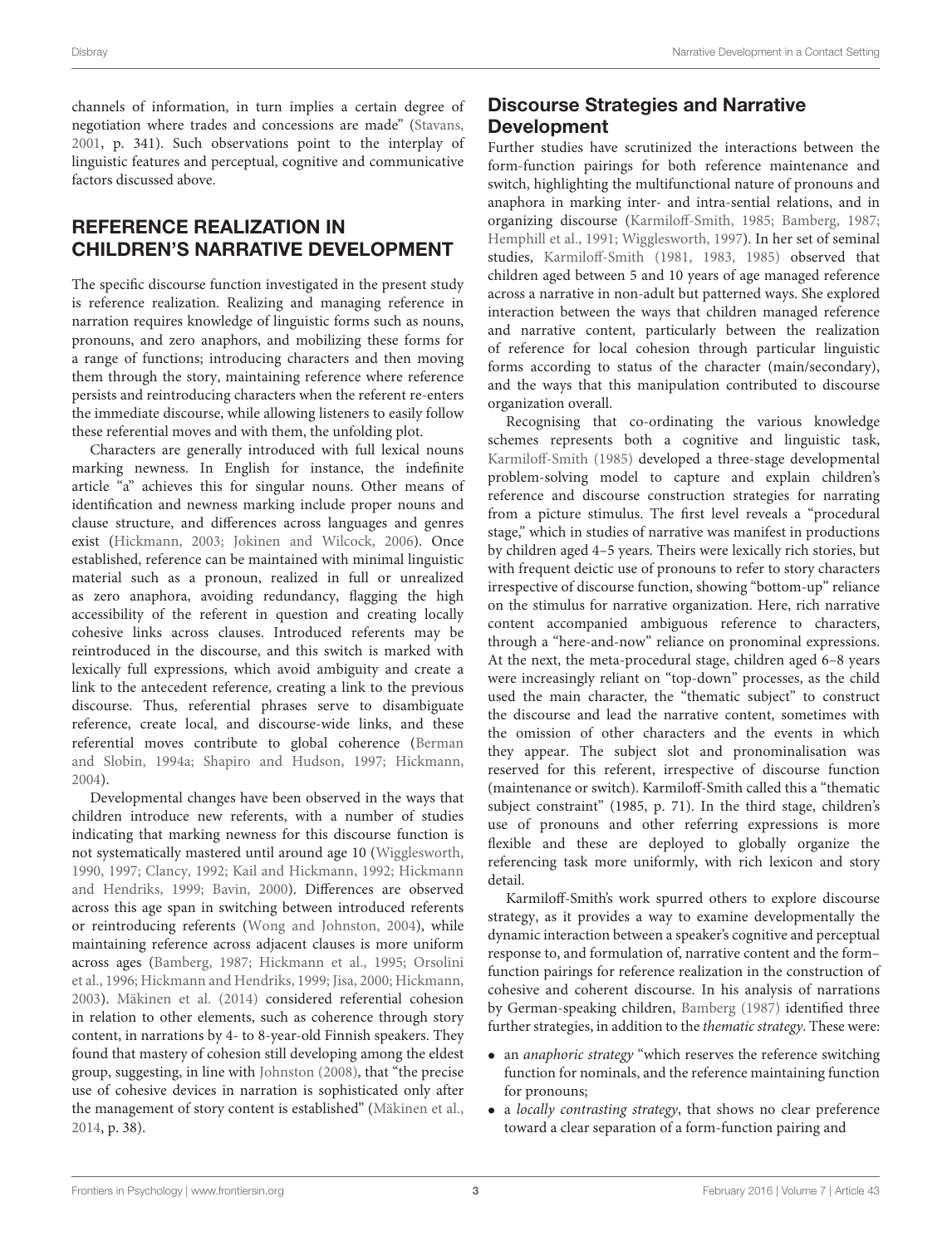• a nominal strategy which avoids the use of pronouns and just makes use of reference switching devices in a local and descriptive narration of each individual picture" (p. 93).

Bamberg elicited narratives with the picture stimulus "Frog, where are you?" [\(Mayer, 1969\)](#page-16-29), used in wide range of studies [\(Berman and Slobin, 1994b;](#page-15-0) [Wigglesworth, 1997;](#page-17-18) Strömqvist and Verhoeven, [2004\)](#page-17-1), including the present study. It is important to note that the procedure in Bamberg's study involved the children hearing an adult narration of the story before narrating the story themselves, and this may have made the task less demanding, particularly for younger children. The study found that the anaphoric strategy was used most widely by 10-year-olds. The thematic strategy and the locally contrasting strategy were used by 4- and 6-year olds. The nominal strategy was used by a small number of 4-year-olds only.

Taking the matter further, [Wigglesworth \(1997\)](#page-17-18) drew on this and other studies [\(Hemphill et al., 1991\)](#page-16-27) to carry out fine-grained analyses of individual discourse strategies of frog story narrations by Australian English speaking children aged 4-, 6-, 8-, and 10 years, with 20 stories in each age group. The story was divided into four segments, and each segment in the individual narrations was analyzed to explore strategy use, as a factor of complexity involved in the referencing task in each segment. Wigglesworth devised criteria for identifying strategies, based on the percentage of pronominal expressions used for switching reference to the main characters in the story, along with the percentage of nominals used to refer to these characters overall (1997, p. 288), discussed further below. Following from Karmiloff-Smith and Bamberg, [Wigglesworth](#page-17-18) [\(1997,](#page-17-18) p. 291) classified segments as follows:

- thematic when switches of reference and reference maintenance to the main characters were overwhelmingly pronominal,
- partial thematic when a high proportion of switches to the main characters were pronominal.
- anaphoric when switches of reference to the main characters were nominal and maintenance was pronominal.
- nominal when nominal references were clearly preferred regardless of function.
- *no (apparent) strategy* when "form/function pairings appeared to be randomly distributed." This was necessary for a small set of productions by the youngest group could not be clearly classified.

The anaphoric and thematic strategies provide more global means for discourse-wide organization, while the nominal and no-apparent strategy serve to organize discourse locally, at the level of the clause or page.

The study showed considerable variability across the age groups. Importantly, children at different ages were vulnerable to the changing demands of the story prompt, with younger children switching between strategies, particularly in referentially complex segments of the long story, while 10-year-olds were less vulnerable to the changing referential demands in the story. Overall, 4- and 6-year-olds used strategies, with the partial thematic and thematic strategy most frequent, but with strategy shifts to increasingly local strategies. Some 8 year-olds used the anaphoric strategy, but overall a range of strategies were used. The 10-year-olds showed increasing use of the anaphoric strategy, while the adult narrations were overwhelmingly anaphoric.

From the analysis of discourse strategies Wigglesworth posited five stages of discourse organization aligned to the strategies, from local, where reference is organized at the level of the clause and page, to increasingly global, where cohesive reference management takes place at the level of the segmental, the simplified narrative (in terms of lexical richness, story content) and finally, cohesive and coherent narrative (1997, p. 305).

The present study builds on this previous research and analyses discourse strategies to explore narrative development among Wumpurrarni English speaking children.

# THE PRESENT STUDY

Narrations by 40 Wumpurrarni English speaking children, aged between 5 and 14 years are analyzed. Eight narrations by adult speakers provided a model of mature production. While the initial design was not a comparison of home and school varieties, some of the children spoke in a style associated with the ways that children are required to speak at school. This created the opportunity for a partial comparison. Thus, the study addresses the following research questions:

- 1. What developmental trajectory can be observed for Wumpurrarni English speaking children with respect to discourse development?
- 2. How can these be related to previous studies?
- 3. Can differences in reference and discourse strategy be seen in a comparison of the small set of school variety (SV) and home variety (HV) narrations be identified? And if so, what are the implications of this for education assessment and delivery?
- 4. Can the analyses extend understandings of the developmental mechanisms involved in discourse development?

Investigating language development in a small and dynamic language setting poses distinct challenges and insights. There are few descriptions of the kind of complex multi-code linguistic situations similar to the context for this study. Recent examples include [\(Sandefur, 1979;](#page-17-19) [Hudson, 1983;](#page-16-30) [Meakins, 2008;](#page-16-12) [O'Shannessy, 2008\)](#page-16-19), with some research on the discourse pragmatics of such varieties [\(Graber, 1987;](#page-16-31) [Disbray,](#page-15-13) [2008;](#page-15-13) [Nicholls, 2011,](#page-16-32) unpublished manuscript; Meakins and O'Shannessy, [2010;](#page-16-33) [Sharifian, 2010\)](#page-17-9). A further challenge is the high level of inter- and intra-speaker variation. The "target" is difficult to pinpoint and the mix of features that will constitute input to children is difficult to predict, as is true of language development studies in other contact settings [\(Youssef, 1991,](#page-17-20) [2005;](#page-17-21) [Carrington, 1995;](#page-15-14) [O'Shannessy, 2009;](#page-17-6) [Dixon, 2013\)](#page-16-34).

# The Bivarietial Language Setting: Wumpurrarni English and School English

An estimated 25,000 Aboriginal people across Australia speak English-lexified creole languages (Australian Institute of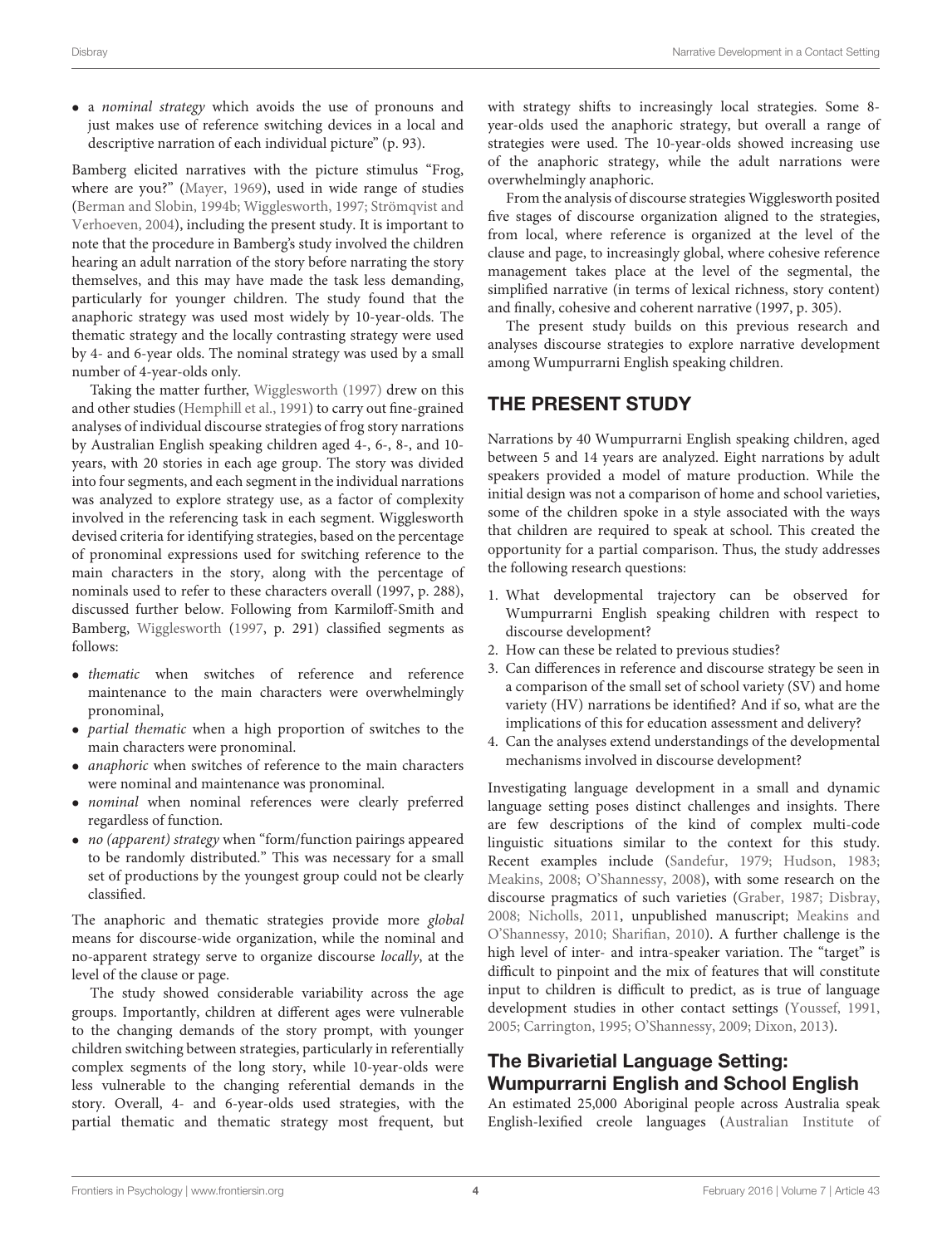[Aboriginal Torres Strait Islander Studies in association with](#page-15-15) the Federation of Aboriginal Torres Strait Islander Languages, [2005\)](#page-15-15). Wumpurrarni English is one such code. It is spoken by around 1000 people in the small remote township of Tennant Creek, in northern Central Australia, on Warumungu country. Wumpurrarni English shares some features with Warumungu [\(Disbray and Simpson, 2005;](#page-16-35) [Morrison and Disbray, 2008\)](#page-16-13) and with other contact varieties spoken across remote Australia, such as Roper River Kriol, spoken to the north [\(Harris, 1993\)](#page-16-36). However, it is linguistically and socio-linguistically distinct from Kriol.

An English-lexified variety, it shares many features with Standard Australian English, with which speakers are in close and constant contact. This is particularly true of children, as Australian English is the medium of instruction in school. There is no recognition of, or learning support for, the students as learners of English as an Additional Language/Dialect. However, all children in the study are emergent multi-dialectal/-lingual language users [\(Morrison and Disbray, 2008\)](#page-16-13). As in other settings, contact varieties in Australia tend to have low-status, and their role in speakers' repertoires, language development or potential role in education is little recognized [\(Siegel, 2006;](#page-17-22) [Malcolm, 2011;](#page-16-37) [Sellwood and Angelo, 2012;](#page-17-8) [Dixon, 2013\)](#page-16-34). Wumpurrarni English does not have a literate tradition and the orthography used in the present study is an adaptation of the Kriol orthography [\(Lee, 2002\)](#page-16-38).

# Wumpurrarni English Styles

Wumpurrarni English styles vary from basilectal styles referred to by speakers as "heavy" to acrolectal or "light" styles. Characterizations of these styles are not categorical, but are based on a combination of features and their frequency in a given stretch of speech. Most speakers have access to a repertoire of styles and can shift between these depending on the situation, and this is an important aspect of children's language development in this setting. The range of an individual's repertoire is influenced by factors such as residence and employment patterns, and in the case of children, residence and employment patterns of parents and care givers. The following three extracts from the frog story data for this study are provided to give some sense of this variation as this is has bearing on the developmental study of reference which follows. Note interlinear glossing is used in this section only, to illustrate morphological features of Wumpurrarni English<sup>[1](#page-5-0)</sup>.

Example 1 by an 8 year old child (C8.9) shows a "heavy" style of Wumpurrarni English. Note the age of the speaker is encoded in the first digit of the text identification code. 1.

a. Dat lil boi an dat kunapa slip na Det little boy conj Det dog sleep Dis The little boy and the dog sleep.

- b. An frokfrok i bin ran-awei. con frog 3S Pst run-away The frog it escaped.
- c. Dubala bin gid-ap na. 3Du Pst get-up Dis The two of them got up.
- d. Dei bin luk, nading na. 3Pl Pst look nothing Dis He looked, but in vain.
- e. Im an dat kunapa bin gid-ap fom bed. 3S Conj Det dog Pst get-up Prep bed He and the dog got up out of bed.
- f. I bin pul-im-an im-kayi but na. 3S Pst pull-Trans-on 3S-Poss boot Dis He pulled on his boots.

In this extract there are some features from Warumungu, kunapa "dog" and the possessive marker -kayi (lines 1.a, f). Bare nouns generally occur in preposition phrases (line 1.e) and alternate with determiner + noun phrases in argument position (line 1. a, b). Transitive marking (verb  $+$  im, line 1.f) and general past tense marker bin "Past" from Kriol (lines 1.b-f) are used consistently, reflective of this style.

The "lighter" style in the next extract, by another 8-year-old (C8.7) shares some of these features, however with variable past tense marking; the use of bin (2.c, e) alternates with past tense marked on verbs (2.a, b) and unmarked verbs (2.d). The determiner form is da rather than dat, from "the" and "that" in English respectively, and occurs with all nouns in argument positions, and determiner + noun alternates with a bare noun in preposition phrases (2.b, e). Possessive determiners is "his" and *ma* "my" occur (2.a, d), rather than the pronoun + possessive suffix imkayi.

- a. Da lidl boi and is dog went to slip den. Det little boy Conj 3SPoss dog go-Pst to sleep then The little boy and his dog went to sleep then.
- b. An da frog krip-ed out fom da jar. Conj Det frog creep-Pst out Prep Det jar And the frog crept out of the jar.
- c. I bin git-ap fom slip. 3S Pst get-up Prep sleep He woke up.
- d. I tok, "eh, weya-s ma frog? 3S say Dis where is 1Poss frog He says, "hey, where's my frog?"
- e. I bin luk evriweya, anda shu-s. 3S Pst Look everywhere under shoe-Pl He looked everywhere, under the shoes.

Twelve stories in the data set were narrated in what is referred to in this paper as school variety (SV). These texts have been identified through the use the English rather than the Wumpurrarni English verbal system, though Wumpurrarni English features occur in all narrations (e.g., the preposition gad "with" in line 3.f.). The extract in example 3 from (C8.8) is one such text.

2.

<span id="page-5-0"></span><sup>&</sup>lt;sup>1</sup>Glossing abbreviations: Det, determiner; Conj, conjunction; 3S, third person singular; 3Du, third person dual; 3Pl, third person plural; 3SPoss, third person singular possessive; Pl, plural; Pst, past tense form; Trans, transitive marker; Prep, preposition; Dis, discourse marker.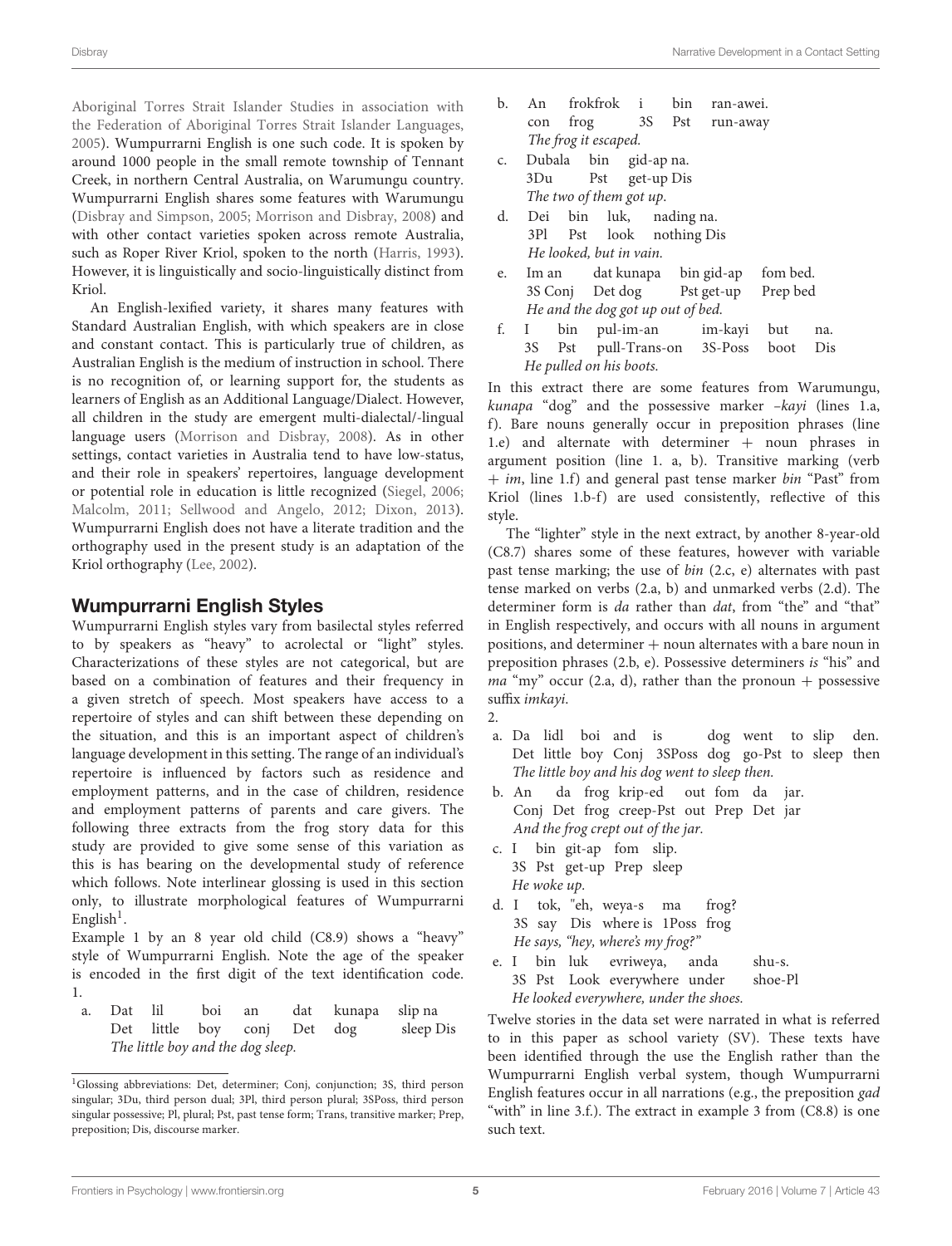- 3. a. Scare crow make the little boy fall down fom the tree.
	- b. And that little poor thing duck.
	- c. And dat little papi traina go for im up there.
	- d. And the little boy hanged on for that thing.
	- e. And the little boy reckon dis was the tree.
	- f. And the little boy was going gad that thing.

The use of Standard Australian English orthography obscures non-standard phonology in this production, but captures the more English style.

### Reference in Wumpurrarni English

Referring expressions in discourse can be thought of as a hierarchy, according to the level of accessibility or predictability of the referent, with a general principle in which less predictable information will be given more coding material [\(Givón, 1983,](#page-16-39) [1990\)](#page-16-40). In English for instance, forms such as referential indefinite nouns mark the least accessible/predictable referents, definite nouns the middle ground, and realized and zero pronouns, highly recoverable referents. These principles hold largely for Wumpurrarni English. However, some further features should be highlighted.

With respect to lexical nouns, there is no grammaticised marking of newness versus givenness, as in indefinite vs. definite articles in Standard English. Lexical nouns may be bare or include a determiner, as in the examples above, but this is a factor of stylistic variation rather than grammatical principles. However, discourse prominence does provide some account for this alternation. In [Bruyn's](#page-15-16) [\(1994,](#page-15-16) p. 264) discussion of the development of articles from demonstratives and numerals in Creole languages, she writes:

[A]s long as [determiners] have not become plain articles, they alternate with zero. And as long as the overt determiners are not used categorically, they keep a stronger value, such as demonstrative or emphatic. If there is no reason to use [a demonstrative/article form] to give emphasis, to single out a referent, or for other purposes, the bare noun will suffice.

This alternation is evident in Wumpurrarni English, particularly in heavier styles.

A further feature of reference in Wumpurrarni English is repetition [\(Disbray, 2009\)](#page-16-41), common in discourse in contact languages [\(Meakins and O'Shannessy, 2010\)](#page-16-33) and Australian Aboriginal languages more generally [\(Bavin, 2000;](#page-15-11) [Walsh,](#page-17-23) [2006\)](#page-17-23). In Wumpurrarni English, full lexical nouns may occur as "emphatic subject chains," in which subsequent mentions are not reduced to an anaphoric pronoun, or elided, as in (4.a-b) below. Using this structure, speakers "build up" a story, repeating elements of a clause, including the full lexical referent and adding detail in a set of chained clauses, as in the following by (Adult 5): 4.

- a. Dat lidlboi bin klaim nanga ston-kana, na olabat. Det boy Pst climb Loc stone-Loc Dis all around The little boy climbed up all the rocks.
- b. An dat lidlboi klaim Rait top na, na hil-kana. Conj Det boy climb Right top Dis Loc hill-Loc And the little boy climbed right to the top of the hill.

#### <span id="page-6-1"></span>TABLE 1 | Participants and Ages.

| Age groups 5-6 years, | $n = 10$ | 8 years,<br>$n = 10$ | 10 years,<br>$n = 10$ | 12 years,<br>$n = 10$ | Adults.<br>$n=8$ |
|-----------------------|----------|----------------------|-----------------------|-----------------------|------------------|
| Mean Age              | 5:10     | 8:5                  | 10:4                  | 12:11                 |                  |
| Age Range             | $5:4-6:$ | $8:0 - 8:10$         | $10:3 - 10:10$        | $12:4 - 14:1$         | $22 - 55$        |

The use of full noun phrases for emphatic discourse purposes is an important feature of Wumpurrarni English discourse pragmatics and is incorporated into the model of discourse strategies below. Often, though not always, repetitions in subject chains include left dislocated structures, which consist of a full lexical noun with a resumptive pronoun. This structure is used for initial introductions, and to re-introduce and maintain reference referents in discourse. Givón has suggested that functionally left dislocation is "typically a device to mark topical referents, most commonly definite and anaphoric ones, that have been out of the focus of attention for a while and are being brought back into the discourse" [\(Givón, 2001,](#page-16-42) p. 265). This is the case in line 1.b above, in which the frog has already been introduced and attention has shifted to the boy and the dog. As frog's unexpected and plot-propelling escape is detailed, reference is made with a left dislocated structure. This use of nominals to maintain reference and mark salience and emphasis is a point of difference between Wumpurrarni English and Standard Australian English discourse pragmatics. In one 8-year-old speaker's frog story narration (C8.7), this structure signals and emphasizes the unexpected first appearance of the bird: 5.

a. Bird i bin kam at fo im. bird 3S Pst come out Prep 3SObj A bird flew out at him.

Some final comments regarding pronominal forms in Wumpurrarni English are worth noting. First, the third person singular subject form is most commonly realized as i from English "he," and does not distinguish gender or animacy of the referent. In addition, Wumpurrarni English allows zero subject and object realization in a wider range of contexts than English.

# METHODS

### **Participants**

Narrations by 48 participants are analyzed in this cross-sectional study. Most participants also took take part in a longitudinal study of language development, the Aboriginal Child Language Acquisition project<sup>[2](#page-6-0)</sup> [\(Disbray and Wigglesworth, 2008;](#page-16-11) Simpson and Wigglesworth, [2008\)](#page-17-5). The corpus generated from the longitudinal study has informed the language description of Wumpurrarni English, and so provided information on the repertoires of individual speakers. **[Table 1](#page-6-1)** shows the number of participants in each age group.

<span id="page-6-0"></span><sup>2</sup>[http://languages-linguistics.unimelb.edu.au/past-projects/acla1#](http://languages-linguistics.unimelb.edu.au/past-projects/acla1#aclaoneoverview) [aclaoneoverview](http://languages-linguistics.unimelb.edu.au/past-projects/acla1#aclaoneoverview)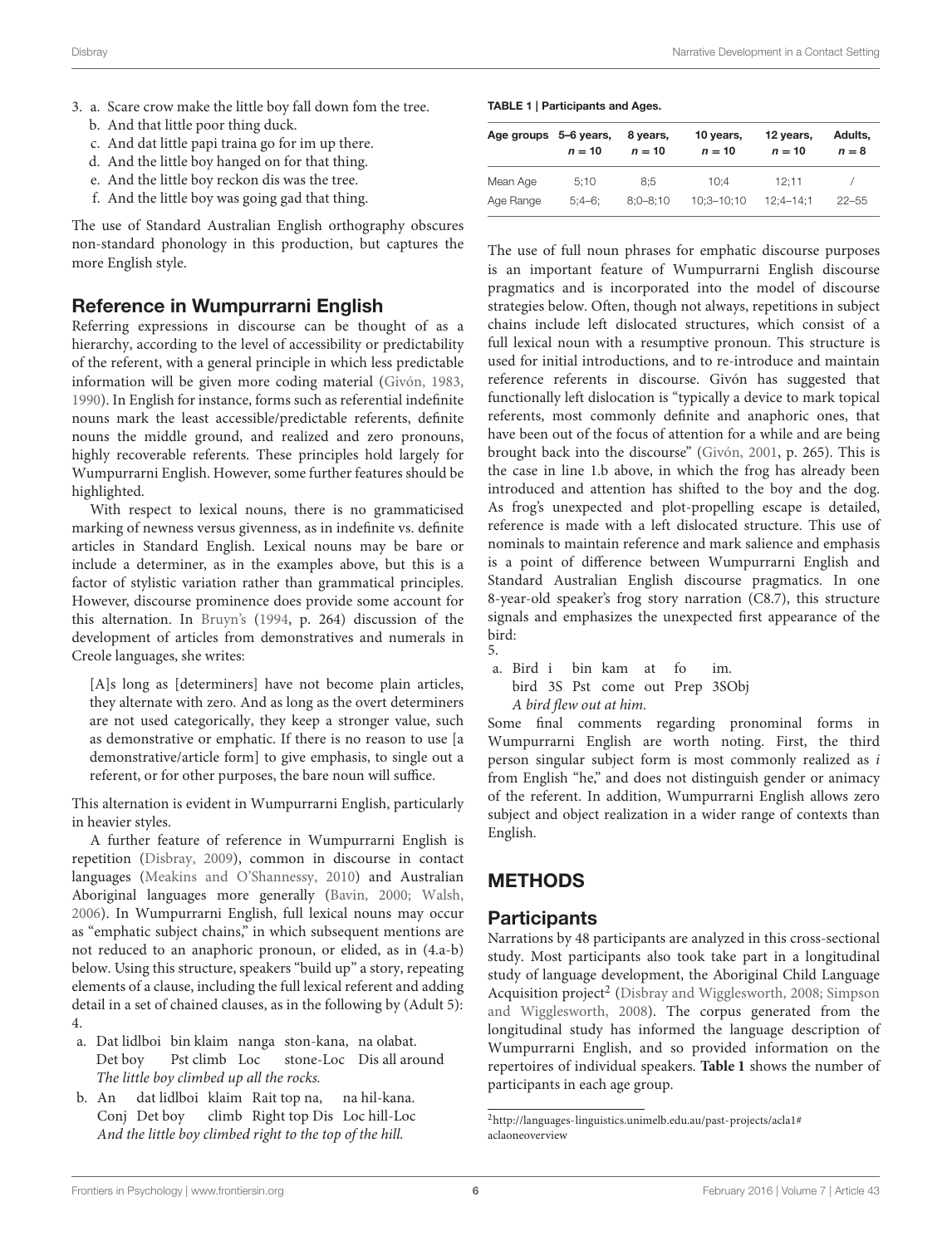#### **Materials**

The narrations were elicited using the stimulus, "Frog, where are you?" [\(Mayer, 1969\)](#page-16-29). This textless picture book provides a problem-resolution framework, in which a boy and his dog take part in a number of search attempts for their escaped frog, encountering five secondary characters before the plot resolution [\(Trabasso and Rodkin, 1994\)](#page-17-24). It has been used widely in developmental studies of reference in narrative in one language and cross-linguistically, [\(Berman and Slobin, 1994b;](#page-15-0) Strömqvist and Verhoeven, [2004\)](#page-17-1), including two Indigenous Australian languages, Arrernte and Warlpiri [\(Bavin, 2000\)](#page-15-11). The story is quite long with 24 pictures over 15 pages. For the analysis, the pages were grouped into four segments. The pictures, pages and segments are described in Supplementary Materials.

### Procedure

Participants viewed the picture and then were asked by the research assistant in WE to talk as they do at home, "Wumpurrarni way" and to tell the whole story. The researcher sat beside a video camera on a tripod, at a distance of approximately 1.2 m from the speaker, preventing shared visual access to the book. The small book format required both hands, which reduced pointing and encouraged full verbal accounts. The length of the productions varied, as displayed in **[Table 2](#page-7-0)**. The data were transcribed using the CHAT format of the Child Language Data Exchange System (CHILDES) [\(MacWhinney,](#page-16-43) [2000\)](#page-16-43), with each line representing a communication unit (Cunit). An utterance is transcribed as a c-unit when its syntax is complete for the context of talk, it has a terminal intonation contour and/or is followed by more than 2 s of silence. The number of C- (communication) units was calculated for each speaker, the mean number and range for each group are set out in **[Table 2](#page-7-0)**. The mean number of C-units indicates an increase with age, and the range is wide.

#### Operationalization of Factors for Analysis The Demands of the Story Segments

To investigate individual responses to the changing referential load in the story, each narration was divided into four segments. The cognitive processing demands of each was determined by the number and activity of characters. In segment one, following the introduction of the central three characters (boy, dog, and frog), at least one character acts alone throughout the segment. In the second segment the activity moves outside, and the boy and the dog again undertake different activities. Additionally, a number of secondary characters appear and actively interact with one or other of the two main protagonists. In the third segment attention is focused on the boy. The dog does not appear in the first pages of this segment, and once it does, the boy remains in the foreground. The final segment is again marked by a change of environment with the boy and the dog sitting in a pond. From this point they

<span id="page-7-0"></span>

| TABLE 2   Mean and range in number of C-units by age. |           |           |           |           |           |  |
|-------------------------------------------------------|-----------|-----------|-----------|-----------|-----------|--|
| Age                                                   | 6         | 8         | 10        | 12        | А         |  |
| Mean number of C-units                                | 326       | 37.7      | 47.9      | 45.3      | 78.1      |  |
| Range                                                 | $22 - 52$ | $26 - 44$ | $29 - 59$ | $29 - 75$ | $41 - 94$ |  |

largely act together, finding a family of frogs, and finally leaving with one of the baby frogs.

It was hypothesized that the processing requirement of each segment varies in terms of the number of characters and the activities they perform. Initially, the activities of the frog, critical to the storyline, must be detailed. However, once it is gone, the boy and the dog remain and undertake different activities. From this point, there are a number of ways to narrate the events. For instance, the focus may be on one character in particular, with the activities of the other ignored. Both characters may be referred to plurally, detailing only one set of activities, or the activities of both may be separately described. Thus, there is a dynamic interaction between what is depicted in the book and how the speaker describes the events. Nonetheless, the processing load of the second segment is greater than that of the first and subsequent segments, because new characters must be introduced and their active interactions with the main protagonists detailed. In contrast, the third segment begins with a picture of the boy alone. From this point on his activities are critical to the storyline. The single focus in the segment represents a simpler task cognitively. This final segment task demands are also cognitively simpler as the boy and dog act together for the most part. The referring task may again be reduced to detailing a single set of events.

In examining the narrative at the segmental level, attention is paid not only to form-function pairings and discourse strategy, but also the interaction of these with narrative content and story elements, crucial to comprehensive insight into children's narrative development [\(Mäkinen et al., 2014,](#page-16-2) p. 27).

#### Coding at Clause Level

The coding system at the clause level is driven by the local "recoverability" of the referent, determined most importantly by the newness of the referent, the fullness of the form, and the identity of the referent. In CHAT each clause was assigned a "reference" tier and a numerical code was given to each animate referent along three dimensions:

- 1. Protagonist: the boy, dog, boy, and the dog acting together, frog, and other (covering the five secondary characters) were coded with a numerical code;
- 2. Function: A set of abbreviations were developed to code first mention, same or different referent; and grammatical role– subject and object;
- 3. Linguistic form–nominal vs. prominal form.

Supplementary Materials explains the operationalization of this coding. Once all referring expressions for the identified protagonists in each transcript were coded and checked, the program FREQ in CLAN was used to compile all instances of all coding combinations on the reference tier of each narration. Results were exported immediately into Excel spreadsheets and sorted in various ways, before calculations were made. Note, hesitations are marked [/], retraces [- - -], and inaudible material [xx].

#### Linguistic Form–Nominal and Pronominal Forms

The children could refer to the characters in their narratives using the main set of referential forms shown in **[Table 3](#page-8-0)**.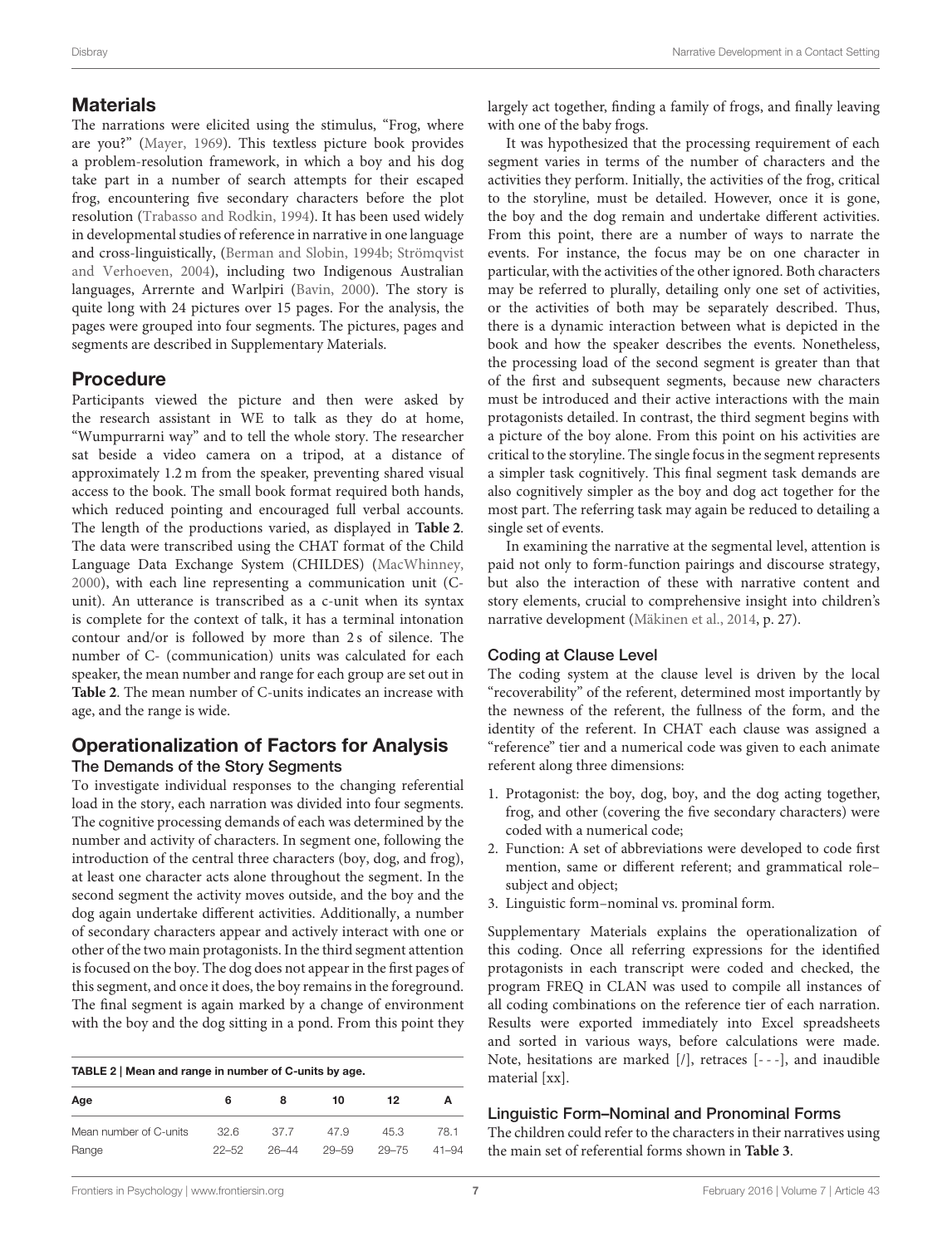#### <span id="page-8-0"></span>TABLE 3 | Nominal and Pronominal forms.

| <b>Nominal forms</b>            |                 |                        | <b>Pronominal forms</b>    |
|---------------------------------|-----------------|------------------------|----------------------------|
| Proper noun                     | Princess        | Personal pronouns,     | i "he/she/it"              |
| Bare noun                       | dog             | subject and object     | im "him, her, it"          |
| Bare noun $+$ pronoun           | frok i          | (singular)             |                            |
| Determiner + noun               | da boi/dat boi  | Personal pronouns      | dubala "they 2"            |
| Determiner $+$ noun $+$ pronoun | dat boi i       | (dual and dual/plural) | damob, dei "they"          |
| Possessive pronoun + noun       | imkayi frokfrok | Possessive pronouns    | imkayi, is "his, hers its" |
|                                 |                 |                        | damob-kayi "theirs"        |

#### Defining the Discourse Strategies

Models from previous studies [\(Karmiloff-Smith, 1983;](#page-16-28) [Bamberg,](#page-15-12) [1987;](#page-15-12) [Wigglesworth, 1997\)](#page-17-18) were adapted to identify five discourse strategies. The thematic strategy involves switches of reference and reference maintenance to the main characters overwhelmingly with a pronominal expression. The anaphoric strategy involves reference to the main characters with a nominal and maintenance with a pronominal. To accommodate the proportion of expressions with full lexical nouns in continuing reference contexts for emphatic purposes in Wumpurrarni English storytelling, the percentage of nouns overall in the anaphoric strategy is higher than in Wigglesworth's model devised for Standard English [\(Wigglesworth, 1997,](#page-17-18) pp. 287–288), which set the percentage of nouns overall at  $\langle 50\% \rangle$ .

Segments were classified as nominal where nominal references were clearly preferred regardless of function. Two additional adaptations were made. A pronominal strategy was added to capture some narrations in which few nominals appeared at all. And rather than a partial thematic strategy as proposed by [Wigglesworth \(1997\)](#page-17-18), the current study identified a local anaphoric strategy, which involves stories with a high proportion of nominals for reference maintenance and switch and some use of anaphoric pronouns for reference to the main character(s).

Preliminary analysis showed the boy or the boy and dog acting together to be the predominant thematic subjects. Thus, the criteria for discourse strategies focus on these character sets. Two measures were devised to assign the strategies: the percentage of pronouns to switch reference to the boy or boy and dog, and percentage of nominals overall for these characters. As an additional count was required to distinguish the thematic from the pronominal strategy, the percentage of nouns overall was used. The criteria for each strategy are set out in **[Table 4](#page-8-1)**.

### RESULTS

Previous studies using a model of discourse strategies have shown that developing ability to organize and produce narrative is revealed through moves from data-driven management with local organization (at the level of the clause or page), to more global discourse organization (establishing and maintaining cohesion across stretches of discourse and discourse-wide) [\(Karmiloff-Smith, 1981,](#page-16-20) [1983;](#page-16-28) [Bamberg, 1987;](#page-15-12) [Wigglesworth,](#page-17-18) [1997\)](#page-17-18). The coding procedure was designed to identify local referencing discourse strategies (pronominal, nominal and

#### <span id="page-8-1"></span>TABLE 4 | Criteria for strategy groups.

| <b>Strategy</b> | <b>Pronouns for switch</b><br>reference to boy<br>and/or boy&dog (%) | Nouns overall for<br>reference to boy<br>and/or boy&dog (%) |  |  |
|-----------------|----------------------------------------------------------------------|-------------------------------------------------------------|--|--|
| Pronominal      | >80                                                                  | ${<}20*$                                                    |  |  |
| Nominal         | $0 - 20$                                                             | $> 60*$                                                     |  |  |
| Local anaphoric | $20 - 40$                                                            | >60                                                         |  |  |
| Thematic        | >70                                                                  | < 50                                                        |  |  |
| Anaphoric       | $0 - 40$                                                             | < 60                                                        |  |  |
|                 |                                                                      |                                                             |  |  |

\**nouns overall.*

local anaphoric) and global discourse strategies (anaphoric and thematic), based on the ways that speakers maintained and switched reference to the two main characters acting independently and together acting as a pair. As the processing task of the various segments varied in complexity, the discourse strategy for each segment was identified. This showed whether the narrator used the same strategy throughout, or shifted strategy at some point in the narration. It was predicted that younger speakers might be more vulnerable to the changing task complexity than older children [\(Wigglesworth, 1997;](#page-17-18) [Berman,](#page-15-1) [2004\)](#page-15-1).

In addition to the variables of age and task complexity, the current study explores the extent to which productions by speakers using home variety (HV) might differ to those using school variety (SV), with respect to reference and discourse strategy, and as a consequence, global organization.

#### Overview of Results by Age and Variety

Before turning to the results for discourse strategy by age (**[Figure 1](#page-9-0)**) and discourse strategy by age and language (HV and SV) (**[Figure 2](#page-9-1)**), **[Table 5](#page-9-2)** shows the length of narrations by setting out the mean number of C-units by age, and by language.

The mean numbers for all narrations indicates an increase in story length with age, with the exception of the 12-year-olds. The mean for these stories is slightly less than in the mean for 10-yearolds. Among these two groups, the length of stories told in HV is longer than in SV, but the reverse is true among the 6-year-olds. With just one eight-year-old SV text, no statement can be made. Matters of language variety are pursued below.

Results for the analysis of discourse strategy in all narrations by age group, are laid out in **[Figure 1](#page-9-0)**. Narrations in which more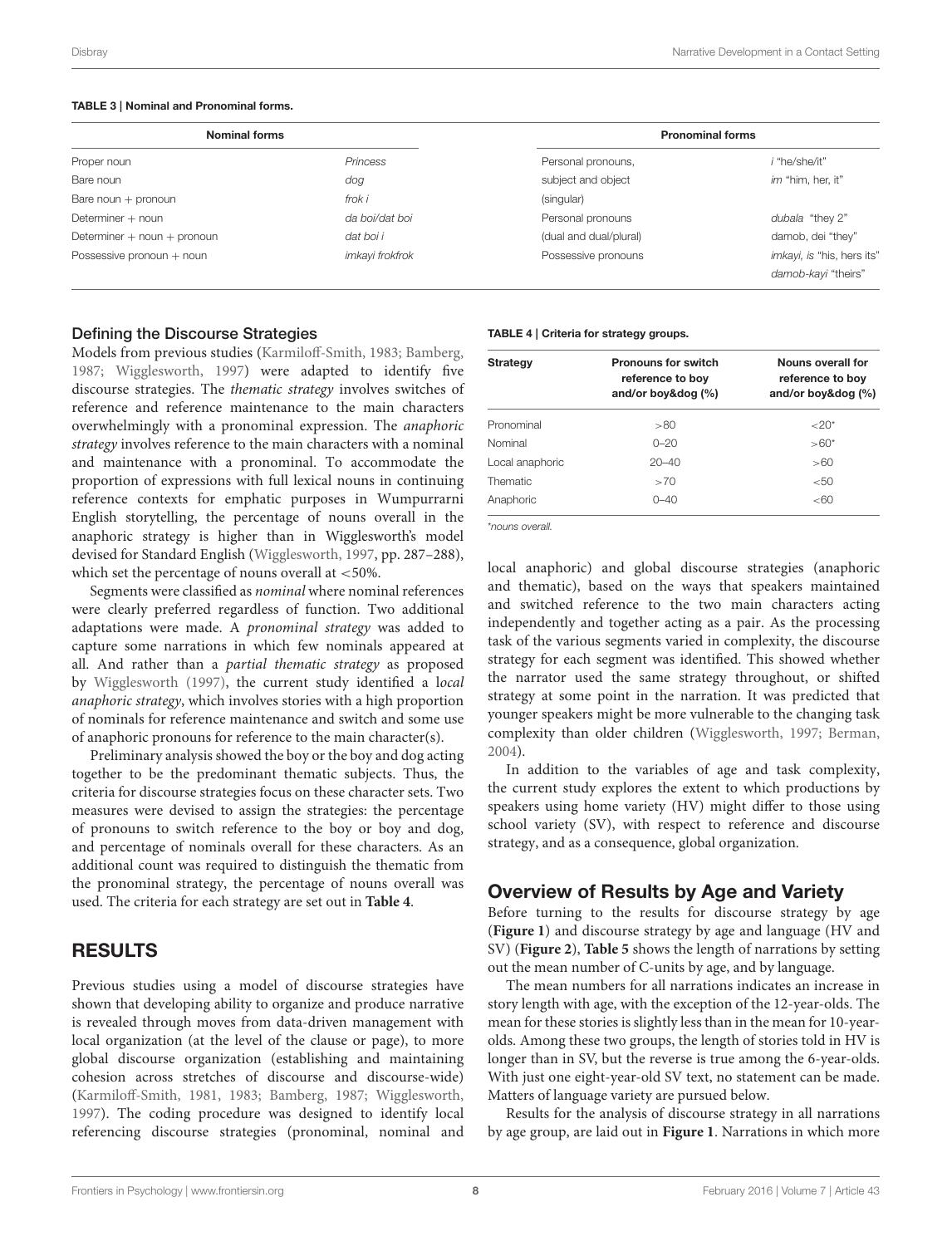

<span id="page-9-0"></span>

<span id="page-9-2"></span><span id="page-9-1"></span>TABLE 5 | Mean and range in number of C-units by age and Home Variety (HV) and School Variety (SV).

| Age                          | 6         | 8         | 10        | 12        | A         |
|------------------------------|-----------|-----------|-----------|-----------|-----------|
| Mean number of C-units (All) | 32.6      | 37.7      | 47.9      | 45.3      | 78.1      |
| Range                        | $22 - 52$ | $26 - 44$ | $19 - 59$ | $29 - 75$ | $41 - 94$ |
| [No. of narrations]          | $[10]$    | $[10]$    | [10]      | [10]      | [8]       |
| <b>HOME VARIETY</b>          |           |           |           |           |           |
| Mean number of C-units       | 27.5      | 38.55     | 61.2      | 49.14     |           |
| Range                        | $22 - 38$ | $26 - 44$ | $44 - 54$ | $30 - 75$ |           |
| [No. of narrations]          | [7]       | [9]       | [5]       | [7]       |           |
| <b>SCHOOL VARIETY</b>        |           |           |           |           |           |
| Mean number of C-units       | 43.33     |           | 34.6      | 36.3      |           |
| Range                        | $39 - 52$ | 34        | $19 - 49$ | $29 - 45$ |           |
| [No. of narrations]          | [3]       | [1]       | [5]       | [3]       |           |

than one strategy was used are counted as "Shifted Strategy" (shown in the checkerboard pattern).

Age-related patterns are summarized thus. The use of the globally organizing strategies increases with age. All adults and most 12-year olds organized their narratives with an anaphoric strategy, as did four 10- and 3-eight-year olds. This strategy was not used in the narratives of any 6-year olds. The other global strategy, the thematic strategy, was used by speakers in the three younger speaker groups only. The pronominal strategy appeared in narrations by 6-year-olds only. Only speakers in the two youngest groups shifted between discourse strategies.

One ten-year-old speaker used the local anaphoric strategy to organize his narrative. The final result of note is the use of the nominal strategy throughout by 10- and 12-year-olds.

**[Figure 2](#page-9-1)** shows the results for discourse strategy by age (child groups only) and by variety used in the narration. School variety was used in a small subset of stories by three-six-year olds, one eight-year old, five ten-year olds, and four of the twelve-year olds. However, there are notable trends here, which intersect with age related findings.

Three six- year-olds narrated in SV. One used a thematic strategy, while two shifted strategies, along with the only 8 year-old, who narrated in SV. This appears to be in line with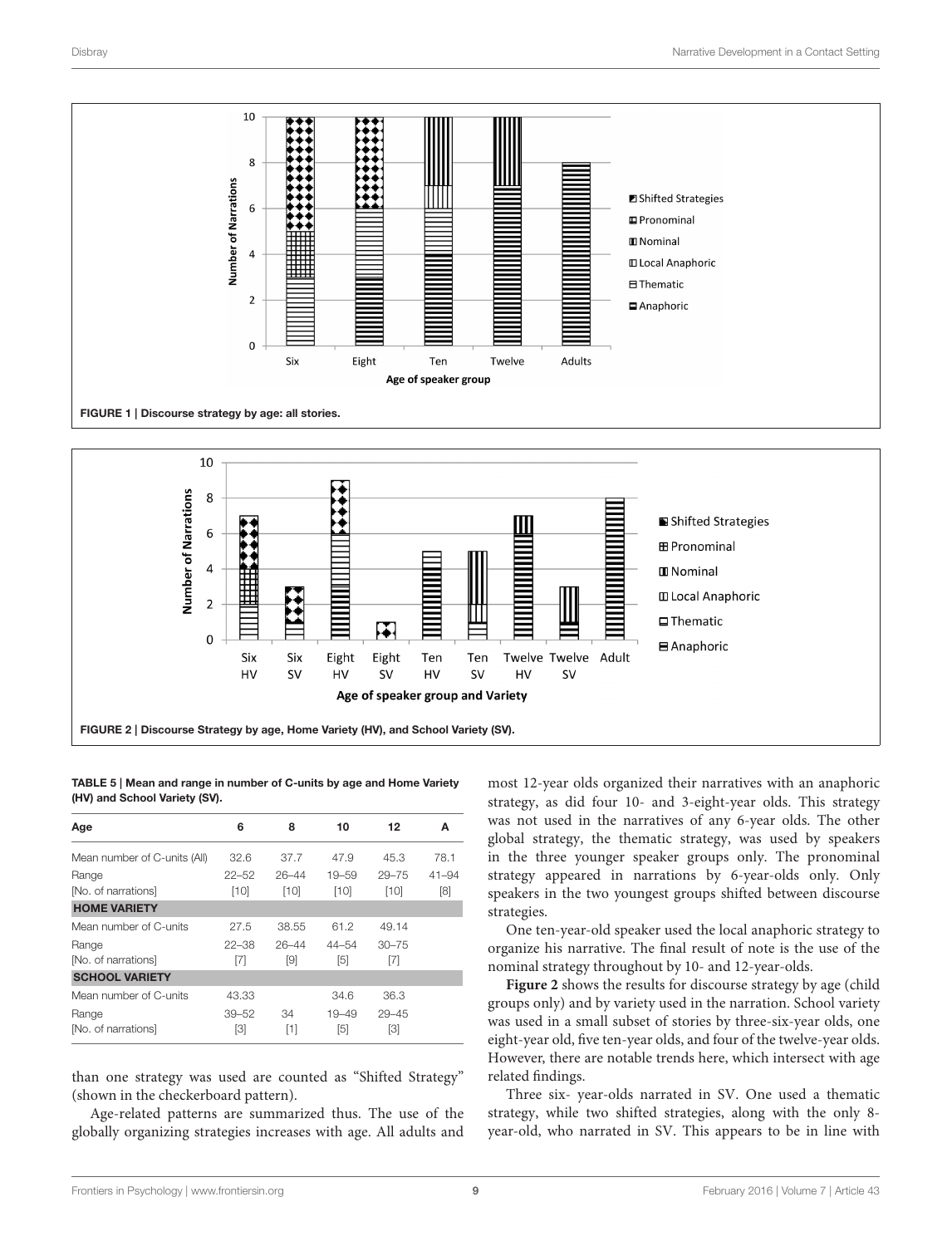the broader developmental findings for these age groups, and is further discussed below.

The results for the older groups, on the other hand, show a correlation between the use of HV and globally organizing strategies, and the use of SV and locally organizing strategies, the nominal strategy and the local anaphoric strategy, and as shown above, HV narrations were longer than SV narrations among these groups.

The following discussion first considers findings for the HV then findings for the SV productions.

# Discussion of Results by Age-Home Variety Adult Narrations

The adult texts were organized with an anaphoric strategy, with secondary characters, changes in locations and connections between events clearly expressed. The average length was greater than any of the child groups (**[Table 5](#page-9-2)**). Six of the eight were over 80 clauses, the other two, 50 and 41 clauses. They included instances of subject chaining, repetitions of subject noun phrases across adjacent clauses (example 4 above), and their use provided justification for adapting the anaphoric strategy descriptor, allowing for a higher percentage of reference maintenance with a full nominal [\(Wigglesworth, 1997\)](#page-17-18). This feature of Wumpurrarni English contrasts with the narrative pragmatics of the speakers second dialect, Standard Australian English. The adult texts provide a model for the HV narrations.

#### Six-Year-Olds

Seven of the ten six-year-olds' narrations are in HV. The individual strategy patterns among this group overall are more varied than among the other groups, and most simplified orienting, plot and character information. Two used the least mature strategy, the pronominal strategy. In previous studies such "here-and-now" narratives are commonly found among 4-year-olds and also some 6-year-olds [\(Bamberg, 1987;](#page-15-12) [Wigglesworth, 1997;](#page-17-18) [Bavin, 2000;](#page-15-11) [Severing and Verhoeven,](#page-17-0) [2001\)](#page-17-0). In the instances in the current study, the speakers used very few nouns overall and relied heavily on the stimulus to organize the narrative, rather than on linguistic means of creating reference cohesion. The listener thus requires knowledge of the pictures to follow the story. Lines 6. a-g in example 6 illustrate the pronominal strategy:

6.

- a. Papi jamp na hed na smashim. The dog jumps on his head smashing (it).
- b. An i bin singat.  $(i = the boy)$ And he/it calls out.
- c. An i bin woof.  $(i = the dog)$ And he/it barks.
- d. An i bin foldan. And he/it fell down.  $(i = the dog)$
- e. I bin go ran. He/it went running.  $(i = the dog/boy?)$
- f. Bi bin jeisimbat dem. Some bees went chasing after them.
- g. An i bin klaindap na da ding.  $(i = the boy)$ And he/it climbed up on the thing.

The pronominal strategy also appeared in the narration of one child who shifted strategies; between a pronominal strategy in two segments, then a thematic strategy for the last two. The thematic strategy was also used in the two further narrations with strategy shifts. They began with a thematic strategy and changed in response to the complex second segment to locally organizing strategies (local anaphoric or nominal), illustrating a bottom-up dynamic interaction with the prompt. This local organization was also evident in the frequent use of left dislocated structures to signal contrast, as they shifted between characters and depicted one individual event after another. In doing so, they did not generate coherence to the story-line overall. This is exemplified in example 7, (C6.4)'s narration:

- 7. (Page 5, Segment 2)
	- a. An dei bin singat. And they called out. (Page 6A, Segment 3)
	- b. An dat boi i bin luk ina hol. And the boy, he looked in the hole.
	- c. An dat papi i bin luk dat bi an [xx]. And the dog, it looked at the bee and x. (Page 7)
	- d. An dat boi i bin luk weya dat tri. And the boy, he looked in the tree. (Page 8)
	- e. An den, dat boi i bin foldan. And then the boy he fell down. (Page 9, Segment 3)
	- f. I bin go weya dat rok. He went to the rock.

Both retained the local anaphoric strategy or nominal for the third segment and then returned to a thematic strategy for the fourth segment, pronominalising joint reference to the boy and dog, as they appeared together once more.

The two remaining narrations in this set were thematic, with the referencing task managed in a unified way across the narrative. These speakers frequently selected the boy and dog together as the thematic subject.

Overall, the considerable variability in the narrations by the by 6-year-olds show a high level of flux on the developmental trajectory from locally organized to more globally organized discourse. Most simplified the story content and referencing task, and relied heavily on the pictures to structure their stories. However, task complexity clearly posed challenges to most speakers in this group, with just three maintaining the same strategy across the first and second segments, and the others using a local strategy for this, either for this segment or throughout.

### Eight Year Olds

Nine of the ten eight-year-olds' narrations are in HV. Five speakers used a global strategy and maintained this throughout; three with an anaphoric, and two with the thematic strategy. Overall, there was a clear preference for a thematic strategy among this age group. Of the six who began with it, two maintained it and three switched strategy to either the local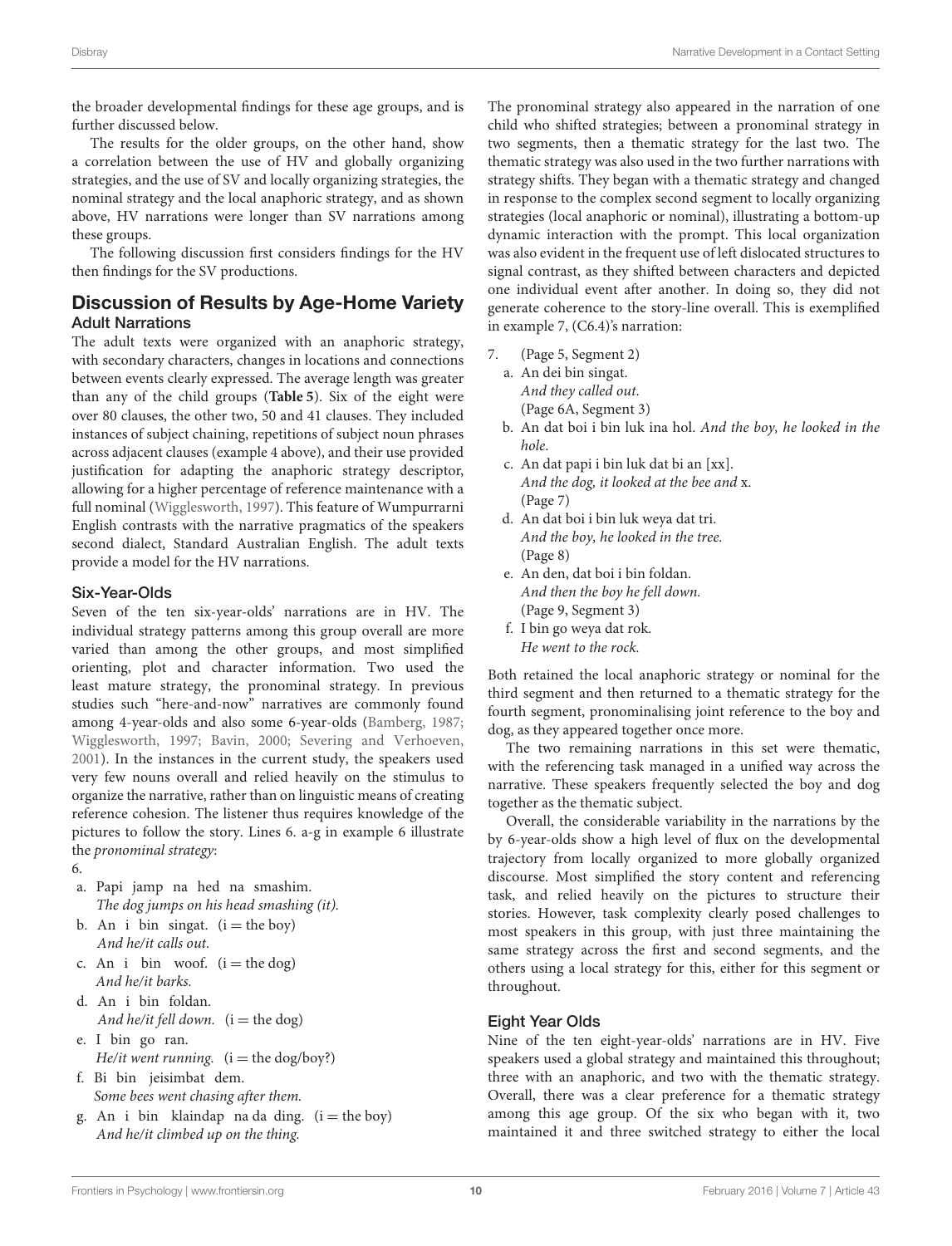anaphoric or the nominal strategy. All shifted back to a global strategy, an anaphoric or thematic strategy, in the last segments. The production by (C8.7) provides an example of a thematic narration, with the boy selected as thematic subject, as switches to the boy are made with a pronoun, rather than full lexical noun.

8. [Page 4B]

- a. Dat frokfrok nat na dat ding. The frog wasn't in the thing (jar).
- b. I bin luk na but, nothing. He looked in the boot, in vain. (i=the boy)
- c. An papi trai smal fo im, inti? And the dog sniffs around for it, doesn't he?
- d. An i bin smash dat ding. And it smashed the thing (jar). [Page 5]
- e. An i bin singat fo frokfrok.  $(i = the boy)$ And he calls out for the frog.
- f. An bi i bin kamat. And bees come out.
- g. Papi bin ran. The dog runs. [Page 6A&B]
- h. I bin lukabat fo frokfrok.  $(i = the boy)$ He looks around for the frog.
- i. I bin singat. He calls out.

Although, all 8-year-olds used a global strategy for part or all of their production, in comparison to the age older groups, these were simpler stories, with less narrative content and higher levels of omission of secondary characters. As a result the 8-year-olds' narrations were on average shorter than the age groups above (**[Table 2](#page-7-0)**). Indeed, the complications involving the secondary characters in the second segment were either very brief and undeveloped or omitted altogether in most productions, true also among other speakers of the same age [\(Wigglesworth, 1997\)](#page-17-18). Further, in most stories causal relationships between events were often not made explicit, in this anaphoric narration by (C8.9) shown in example 9:

- 9. (Page 7)
	- a. Lidlboi bin klainingap na tri top, The boy climbed to the top of the tree,
	- b. Ø luk nanga na hol. and looked in the hole. (Page 8)
	- c. An dat jukjuk bin fraitenim dat [%kunap] [/] lidlboi. And the bird frightened the boy.
	- d. An dem bis jeisimbat dat kunapa. And the bees chased the dog. (Page 9 A&B)
	- e. Dat lidlboi klaimingap na rok top. The boy was climbing on top of the rock.
	- f. I klainap na an i bin singinatbat na. He climbs up and he calls out.

The overall pattern in this age group is one of increasing ability to globally organize a simplified narrative, with two means of simplifying the task; by drawing on a thematic strategy to manage the referencing task and/or by simplifying the story plot through omission of story detail. In addition, speakers in this age group were more sensitive to the changing demands of the prompt than the older groups, with four switching strategies for the second and third segments, and all simplifying the story line at this point. However, the use of a global strategy by all speakers for at least part of the narration and among this age group showed increasing top-down discourse management, where child speakers are more able to co-ordinate the various tasks involved with narration, in line with findings by [Mäkinen et al. \(2014\)](#page-16-2) and Shapiro and Hudson [\(1997\)](#page-17-16).

### Ten and Twelve-Year-Olds

Five of the ten stories by 10-year-olds and seven by 12-yearolds were narrated in HV. All but one speaker used a global organizing strategy throughout, overwhelmingly the anaphoric strategy. These stories were detailed and unaffected by the changing demands of the second segment, as shown in example 10 by (C12.8).

- 10. (Page 4)
	- a. Papi and dat lidl boi stil luk, singinat. The dog and the boy keep searching, calling out. (Page 5)
	- b. Dei bin go langa bush na an singatbat. They went into the bush and keep calling out.
	- c. Dei bin siyim bihaiv na. They saw a bee hive.
	- d. Ola bimob musterin. All the bees are swarming.
	- e. Ola dakwan tri du dei bin luk. They saw all of the dark trees. (Page 6)
	- f. An dat lidlboi bin singinat insaid na hol bigwan. And the little boy called out into the big hole.
	- g. An dat kunapa I bin jamp langa dat bihaiv, dat hani-kayi, bi.
		- And the dog, he jumped at the bee hive, bees.
	- h. An lidl munyunyu bin kamat an baitim dat lidlboi pawumpawu na nos. And the little mouse came out, and bit the little boy, poor thing, on the nose.

These mature productions included Wumpurrarni English story telling elements, such as repetition through subject chaining (11. a-b), contrast and emphasis through left dislocated structures (11. b, d, f) and object fronting (11. f), shown in example 11, by (C10.5).

- 11. (Page 7)
	- a. An dat kunapa bin trai itimbat bi. And the dog was trying to hit the bees.
	- b. Dat kunapa i bin trai nokim im na nathan tingabi-kayi. That dog was trying to knock down the stinger bees' hive.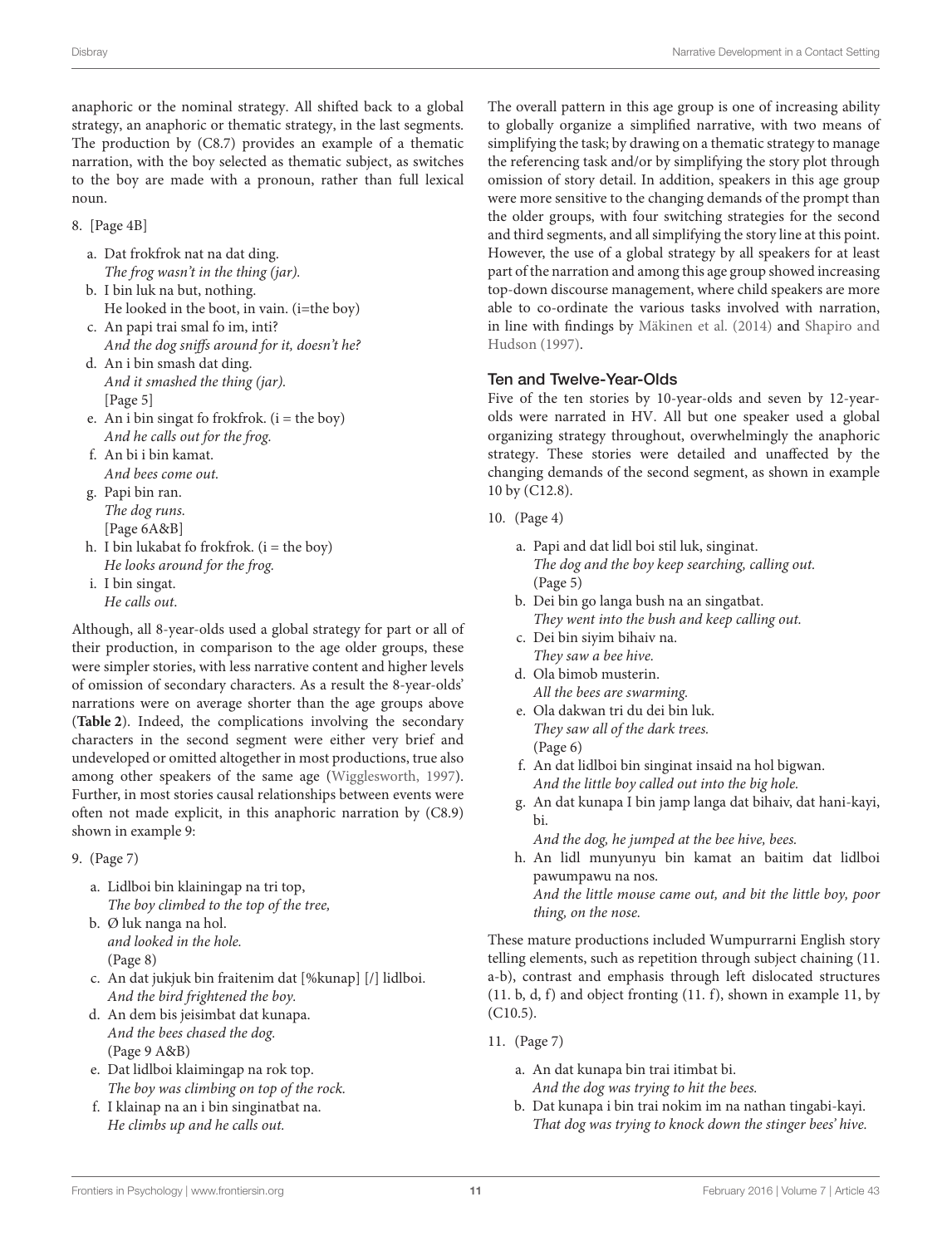- c. But bi traina jeisimbat im. But the bees tried to chase the dog. (Page 8)
- d. An dat bird na i bin trai fraitenim dat lidlboi, And the bird tried to frighten the little boy,
- e. an I bin foldan.
- And he fell down.
- f. And dat kunapa, bi i bin jeisimbat. And the dog, the bees chased.
- g. An dat bird bin stil folarimbat dat lidlboi, da lidlboi na. And the bird was still following the little boy, the little boy there.

One narration was classified as nominal. It contained instances of anaphoric reference, however overall the proportion of reference maintenance with a nominal, both within and across page boundaries, was high in this relatively short narration (34 cunits). The speaker (12.4) appeared to slip in and out of a picture description mode, but he flagged this by prefacing a number of the clauses with deya na "and now." The use of this conjunction, the anaphoric references and the use of joint reference, contributed continuity and coherence to the events in this story, unlike the stilted effect in example 7.

- 12. (Page 11)
	- a. And den dat buliki bin pushim dat lidlboi an dat papi. And then the cow pushed the boy and the dog.
	- b. And dei bin foldan na. And they fell down.
	- c. And deya na, dei bin foldan ina woda na. And there, they fell down into the water.
	- d. An deya na, dat papi bin smalim na. And there, the dog sniffed.
	- e. An lidlboi lisin da na. And the boy listened.
	- f. An lidlboi bin tok 'duim kwait na'. And the boy said, 'Be quiet now'.

Overall, the developmental pattern for the 10- and 12-year olds HV narrations showed the ability to globally organize full and detailed narrations, with mastery of Wumpurrarni English features such as repetition and elaboration and fronting, similar to the adult narrations.

#### Narrations in School Variety

Examination of the narrations in SV allows preliminary exploration of the differences in performance in the two varieties. [Stavans \(2001\)](#page-17-15) has discussed "trades and concessions" that multilinguals may make in juggling the conceptual information and the linguistic choices available, and it is argued here that in the present study, children performed such juggling, and that there is evidence that trades and concessions were made. Trades and concessions were evident in one of the few developmental studies involving a contact language, by Severing and Verhoeven [\(2001\)](#page-17-0). They investigated narrative development among children aged between 5 and 12 years, who speak a creole, Papiamento, as their home language and learn Dutch in school, similar to findings in the current study. Overall they found that children's narratives became longer and more elaborate with age in both languages. However, the stories told in Papiamento were consistently longer than those told in Dutch.

Further, "indicators of monitoring," such devices as corrections, slips of the tongue, repetitions, false and restarts starts, were higher in Dutch than Papiamentio, particularly among the groups aged 8 and 10 years [\(Severing and Verhoeven,](#page-17-0) [2001,](#page-17-0) p. 261). With respect to reference realization, there was clear evidence of a developmental trajectory of increasing ability to track reference and avoid ambiguity in both languages, however they found some differences in the strategies children use to manage the referencing task in their respective languages. Overall proficiency in this aspect of narrative construction was greater in Papiamento than in Dutch [\(Severing and Verhoeven,](#page-17-0) [2001,](#page-17-0) p. 273).

In the present study, three six-year-olds narrated in SV. All speak a light variety of Wumpurrarni English at home and so school variety is not a massive style shift for these capable bidialectal children. All constructed long narratives in relation to the age group (**[Table 5](#page-9-2)**), and all used the thematic strategy for all (in one case) or part of their story. The child who told the longest story (55 C-units) began his narration with a thematic strategy, but like other children in this group, shifted strategies at episode 2, to a local anaphoric strategy, maintaining reference with a nominal within and across page boundaries in almost equal proportions. He switched reference frequently, in a similar manner to the HV group (example 7). He paid close attention to his code choice, carefully choosing words and forms in this elaborate story, as in example 13:

- 13. (Page 11)
	- a. And da reindeer chase the boy.
	- b. And i chucked the dog and the boy in the water.
	- c. And the dog and the boy fall down swim the water.
	- d. And they had a good swim.
	- e. And the boy and the dog getting happy.
	- f. And they hear something from that hole there.

Given the individual language repertoires of the children and the similarities between the SV and HV texts with respect to discourse strategy patterns observed at this age, it is not possible to draw conclusions with respect to the impact of code choice on narration by the 6- and 8-year-old speakers, who narrated in SV. However, attention to the 10- and 12-year-olds' productions is warranted.

The results for the SV texts by 10- and 12-year-olds showed that six were locally organized by a nominal or local anaphoric strategy, and two were globally organized, with anaphoric and thematic strategies. Like the nominal segments in the narrations of the two younger groups (examples 7 and 13), few links between continuing referents were made, as each new clause began with a full lexical noun. However, in contrast to the younger groups, these speakers did not use the nominal strategy in response to the task load of the second episode, but used this strategy throughout. In further contrast to the younger speakers, and speaker 12.4 (example 12), these 10- and 12-year-old speakers rarely made use of reference to the joint activities of the two characters, which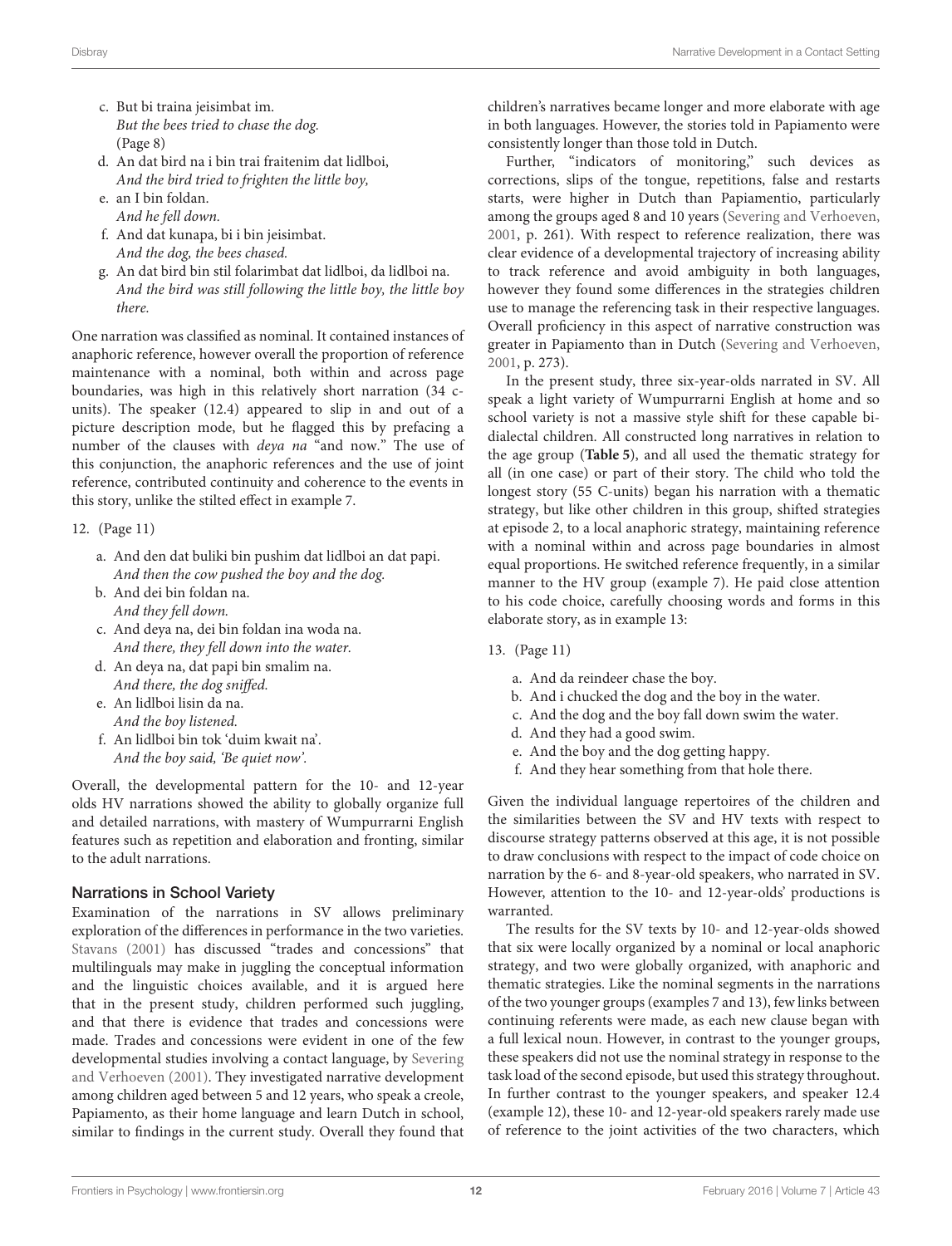would have provided opportunities to pronominalize, which [Orsolini et al. \(1996\)](#page-16-6) have referred to as the use of "parallelisms" in the text. Overall, the six SV stories lacked local and global level text cohesion. In addition, their use of nominals for reference maintenance was not in subject chains or repetitions, and so does not appear to be a persistent first language/dialect influence on discourse organization (cf. [Benazzo and Andorno, 2010\)](#page-15-8). Finally, these texts also featured hesitations, retraces and selfcorrections including a correction to content, as in example 14 by (C10.7).

- 14. a. da boy [/], na da dog fit he [/ - -] no her nik na [/ - -] neck in da tin.
	- b. da dog in da tin can not yell.

This speaker self-corrected content ("the boy, no the dog"), grammatical form ("he, no her") and pronunciation ("nik no, neck"). These "indicators of monitoring" were not present in the HV productions.

Speaker (C10.10) used a local anaphoric strategy and also retraced utterances, making self-corrections (15.f), evidence of his attention to code choice and accuracy. The story is lexically rich (for example, further in the story, the child said, "he heard croaking sounds from the log"), however, this speaker omitted some secondary characters and referred exclusively to the boy, simplifying both the reference task and the narrative content. He used pronouns to maintain reference at the level of the clause, but lexical nouns at page turns:

- 15. (Page 6A)
	- a. Lilboi look ina hole an i couldn't see. (Page 6B)
	- b. then a mouse popped out of the hole. (Page 7)
	- c. Da boy searched in da tree, Ø could'nt see da frog (Page 8)
	- d. Da boy fell down an Ø got up. (Page 9)
	- e. Da boy climbed up da rock and Ø called out "where are you frog?"
	- f. den da boy ran and Ø fall  $[/--]$  fell in da woda.

It is proposed that attention to lexicon and accuracy in SV came at a cost, with the referencing task locally managed and simplified, and with its resultant impact on overall discourse coherence.

Finally, one 12-year-old SV narration was classified as anaphoric. This lexically rich and globally organized story was simplified in various ways, not characteristic of the HV stories by 10- and 12-year-olds. In the first segment no mention was made of the separate searches by the boy and dog. In the second segment the separate encounters were simplified by joint reference, and two of the secondary characters were omitted. In the third and fourth segments reference was almost exclusively to the boy, with little mention of the dog. The production lacked some story detail, but the search motif was carried through the repetition of the phrase "but they still couldn't find him":

- 16. (Page 5)
	- a. They went looking for him outside,
	- b. but they still couldn't find him. (Page 6A)
	- c. They looked in the holes and the bee hives and up the tree. but there was no frog there.
	- d. They went looking for him in the forest,
	- e. but they still couldn't find him. (Page 6B)
	- f. They looked on top of the trees and down below,
	- g. but they still couldn't find him.
	- (Page 7)
	- h. Once the dog hit the bee hive and made it fall.
	- i. Then the bee came down, it chased the dog.

This was the most fluent SV text in the set, demonstrating this bi-dialectal speaker's high level of English language competency. Yet the speaker simplified the task in ways characteristic of the younger age groups at the level of narrative content, and by extension, the referencing task. It is posited that this speaker made "trades and concessions," masterfully juggling the bidialectal resources at her disposal.

# DISCUSSION: DEVELOPMENTAL TRAJECTORIES AND MECHANISMS

Previous studies propose that use of specific strategies reveals developmental stages or levels of discourse management [\(Karmiloff-Smith, 1983;](#page-16-28) [Bamberg, 1987\)](#page-15-12), as referential formfunction patterning shows moves from local level organization, clause and page, to larger segments, simple narrative, and finally globally organized, content-rich narrative [\(Wigglesworth, 1997\)](#page-17-18).

The analysis found anaphorically organized narrations to be most mature, used in the HV stories by 10- and 12-year-olds and adults, confirming previous developmental studies. Further, attention to these narrations advances our understanding of Wumpurrarni English narrative pragmatics, but also confirm Berman's characterization of discourse as "a meeting ground of developing linguistic knowledge and general cognitive growth." The anaphoric strategy captured narrations (or segments) in which speakers sometimes maintained reference nominally, repeating references to characters and other story details with chained subjects, building up, and emphasizing story elements at points, while also using pronouns to maintain reference within and across page boundaries. In doing so, speakers controlled the representation of events through the actions of characters in the broader narrative structure. Their choice of referring expression is guided by the need to disambiguate reference, attending to the listener's knowledge state, but not exclusively to link back to an antecedent expression. Rather, manipulation of reference foregrounds aspects of the story action, with nominal expressions contributing salience in an interaction between local cohesion and discourse coherence, as speakers exploit the pragmatic predictability of a referent. This narrative feature is an example of Wumpurrarni English "thinking for speaking" (cf. [Slobin, 1996,](#page-17-12) [2001\)](#page-17-11). In addition, it becomes clear that this global management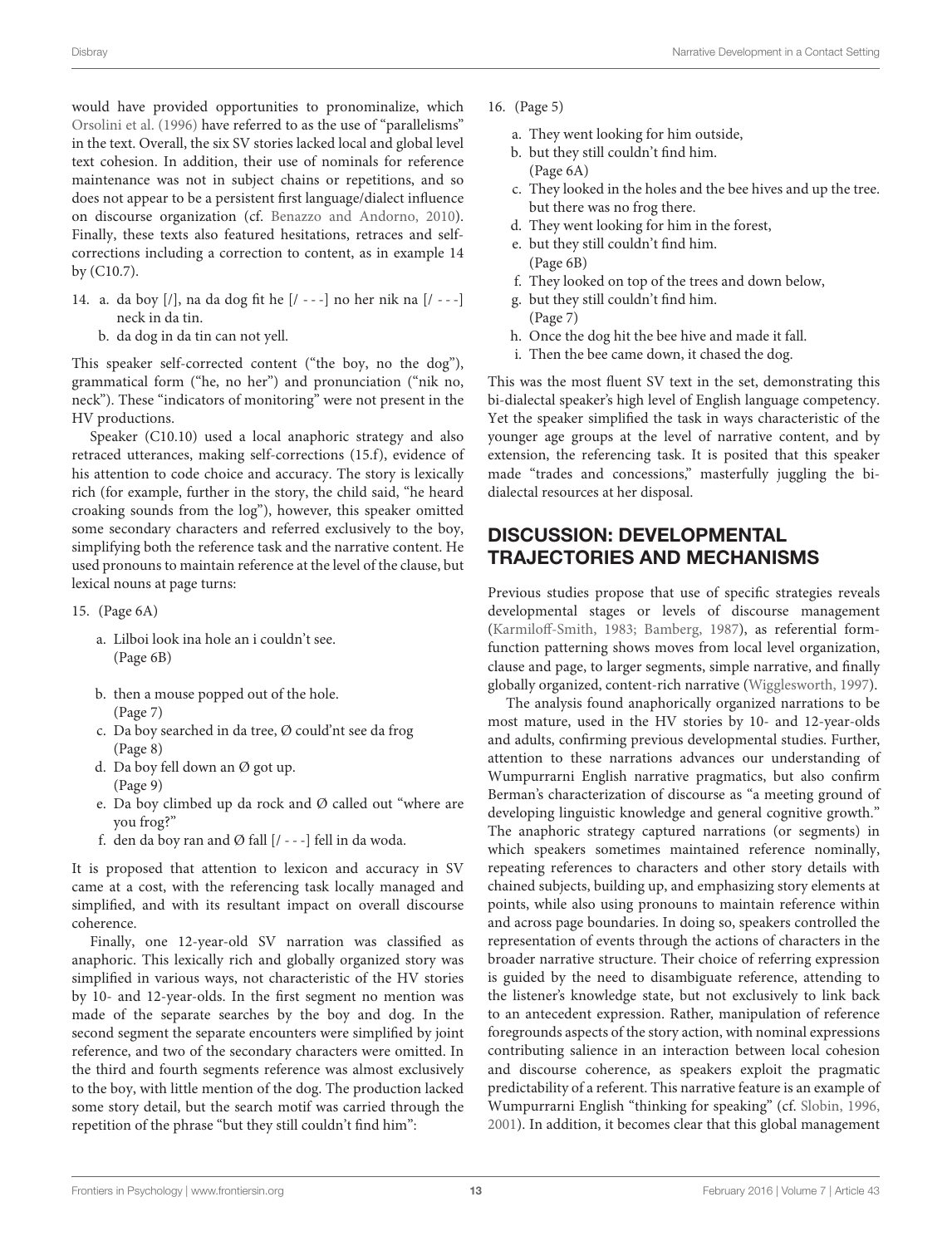of reference marks salience and organizes story content and, as the speaker attends on-line to both previous utterances and forward planning across the discourse, reveals an intersection of linguistic and cognitive performance.

The pattern for 6- and 8-year-olds showed a developing ability to manage reference, as children come to deploy linguistic devices flexibly and appropriately in a widening range of contexts [\(Karmiloff-Smith, 1992\)](#page-16-3). Most of the 6- and 8-yearolds organized some or all of their stories with a thematic strategy, and some 8-year-olds, an anaphoric strategy. The thematic strategy similarly exploits the pragmatic salience across a segment/narrative, but this is limited to the main characters, and their salience is indexed by pronominal reference, rather than the more flexible and nuanced Wumpurrarni English anaphoric strategy. It is guided not only by presuppositions about the listener's knowledge state, but by the speaker's construction of the narrative scheme, managed "top-down" by reference to main characters [\(Karmiloff-Smith, 1985\)](#page-16-26). The planning task is simplified as the subject slot is more prescribed than in the anaphoric strategy. In their globally organized episodes and narrations, some 6- and 8-year olds used WE discourse pragmatic resources, such as subject chaining and left dislocated structures, for emphasis and contrast, but none used these referential structures to background and foreground events to the extent that the older groups did. Three speakers in the youngest group used the least mature strategy, the pronominal strategy, for all or most of their stories. This "here-and-now" picture description mode does not require the discourse planning discussed above [\(Karmiloff-Smith, 1985;](#page-16-26) [Bamberg, 1987;](#page-15-12) [Wigglesworth, 1997;](#page-17-18) [Severing and Verhoeven, 2001\)](#page-17-0).

The complexity of the prompt effectively drew out differences between the 8- and 6-year-olds and the older groups, as half of the speakers in the younger groups shifted between strategies, particularly in response to the increased cognitive demands of the referencing task [\(Wigglesworth, 1997;](#page-17-18) [Berman, 2004\)](#page-15-1). Those who had started with a globally organizing strategy abandoned this, and did not produce referring expressions on-line that created local cohesion, or draw on this to create coherence over the stretch or whole text. Rather, they stepped through the story content clause-by-clause, not taking into account the preceding discourse or, apparently, planning ahead to the coming immediate discourse.

The discussion thus far has described the developmental sequence of reference organization in narrative among Wumpurrarni English speaking children and related this to previous findings. It must now be asked what this might tell about the mechanisms for the developmental trajectory. Attention to the planning task in narrations and segments with the nominal strategy as a response to task difficulty, as compared to globally organized segments/narrations, is warranted, as it provides a variable to best bring out differences in performances.

Task difficulty was a factor of story content and complexity for some 6- and 8-year-olds. Their response was to switch to a nominal strategy at points in the narrative, or to simplify story content, or both. The second group who responded to task complexity were some 10- and 12-year olds, as a factor of their code choice. At points, both groups simply depicted the key story content, and like the younger speakers described above, they did not use referring expressions to create local cohesion or global coherence over the stretch or whole text. Speakers who constructed a global stretch or narration, on the other hand, undertook a long-term strategy over the narration as a whole (or attempted to), which was realized at each referential move. Thus, a planning mechanism is manifest in two intersecting ways; as a narrative organizing schema, and in the on-line production of locally cohesive referring expressions. This opens the question of whether two types of cognitive representations are involved: an underlying, abstract, context dependent story schema or a particular representation, which is constructed online to communicate a particular story in a particular narrative context. Some have proposed that both are at play and develop at the same time, but do not relate them [\(Shapiro and Hudson, 1991,](#page-17-25) [1997\)](#page-17-16). The current study supports the proposal that the two are tightly interdependent, and indeed co-constructing.

The next step is to relate this back to the data. Concentrating on the 6- and 8-year-olds, most started out with a global strategy (thematic), indicating a planning ability at a schema level, with attention to local cohesion. However, faced with task difficulty, three responses were possible: simplify the story content, shift the planning task from a long term plan (a discourse-wide strategy) to the nominal frame-by-frame mode, focus on key story content, or both. The mechanism that emerges then is co-ordination; to plan and manage referential strategy (over greater and shorter stretches), to create story structure and to depict event content. The correlation between a more mature referencing strategy, more detailed event content and story structure, and speaker's age, as a clear developmental finding, is underpinned by this ability to co-ordinate the different tasks in narration. There was a clear difference between the productions by speakers aged eight and six, and the older age groups. Where previous discourse remains a stable unit in a speaker's long-term memory and is accessed easily in the on-line process of generating the semantic representations to be expressed in the current utterance, the story content can be formulated fully and spontaneously, and this is a cognitive and linguistic coordination task. This accords largely with findings by [Wong and Johnston \(2004\)](#page-17-4) and [Mäkinen et al.](#page-16-2) [\(2014,](#page-16-2) p. 37) who write:

when the story structure is mastered and not much processing is needed to maintain coherence, there is more capacity to focus on cohesion. [This lends] support to the hypothesis that the use of accurate referencing and the increase of event content seem to have parallel developmental trends. In other words, the more information there is, the more accurate the reference use becomes.

The examination of the narrations by older speakers in SV invite a reformulation of this: when the linguistic code is mastered and not much processing is needed to maintain coherence, there is more capacity to focus on cohesion [\(Severing and Verhoeven,](#page-17-0) [2001;](#page-17-0) [Stavans, 2001\)](#page-17-15).

# **CONCLUSION**

To summarize, the study confirmed a developmental trend in the narrative skills of children, through fine-grained investigation of picture prompt generated narrations. The children in the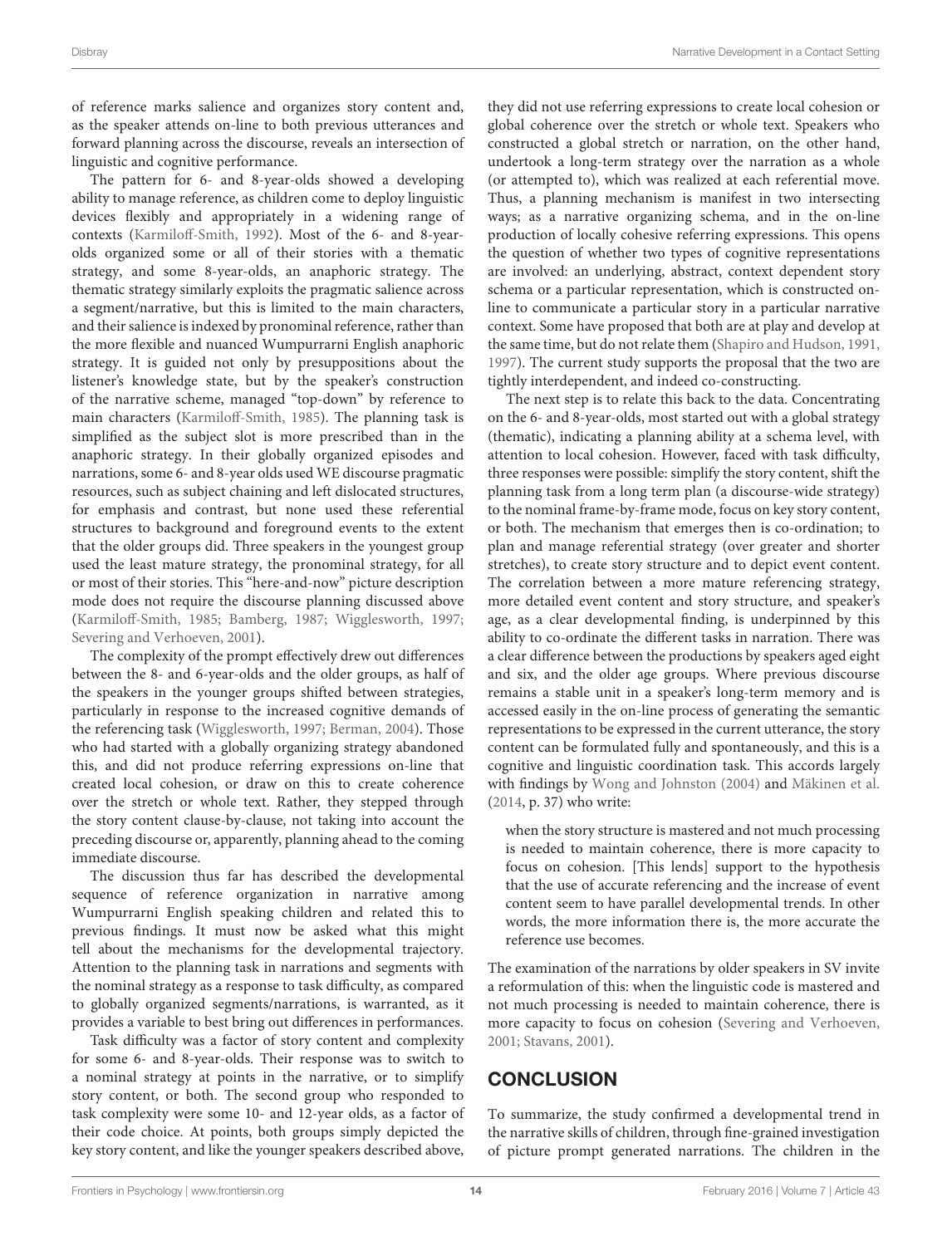study demonstrated their narrative skill in sophisticated ways in HV, and in ways developmentally akin to children speaking other languages in previous studies. The general developmental trajectory discerned involves an increasing mastery in the cognitive and linguistic task of co-ordination of reference, story structure, and story content. This suggests that development of linguistic forms, along with story content and complexity, are important in investigating development in later childhood.

Conducting research in small speaker populations poses challenges, but their inclusion is crucial to a full account of child language development [\(Kelly and Nordlinger, 2014\)](#page-16-44). The analysis carried out has drawn on a small data set, and a more comprehensive data set is needed to provide a more thorough account. The small number of SV narrations is clearly a limitation of the present study, and allow observations only. Further investigation of home and school varieties is much needed.

The inclusion of the small set of SV narrations provided evidence that the cognitive load associated with code choice "interrupted" discourse organization for some speakers. This has important implications for bi-varietal speakers in many settings, where the language of education is the student's less dominant code. As educators typically do not have access to children's first language/variety competency, their assessment of children's skill level is based only on their impressions of the children's performance in the school variety, English. The children's ability to construct discourse, partially obscured in second language/variety productions, has been illuminated in this study. It thus contributes to the study of bi-varietal development and learning needs of such speakers locally, where awareness is growing [\(McIntosh et al., 2012;](#page-16-15) Sellwood and

### **REFERENCES**

- <span id="page-15-5"></span>Angelo, D. (2012). "Sad stories. A preliminary study of NAPLAN practice texts analysing students' second language linguistic resources and the effects of these on their written narratives," in Paper Presented at the Proceedings of the 42nd Australian Linguistic Society Conference (Canberra, ACT).
- <span id="page-15-6"></span>Angelo, D. (2013). NAPLAN implementation: implications for classroom learning and teaching, with recommendations for improvement. TESOL Context 23, 53–73. Available online at: [http://search.informit.com.au/documentSummary;](http://search.informit.com.au/documentSummary;dn=885422716767620;res=IELAPA) [dn=885422716767620;res=IELAPA](http://search.informit.com.au/documentSummary;dn=885422716767620;res=IELAPA)
- <span id="page-15-7"></span>Angelo, D., and Carter, N. (2015). "Schooling within shifting langscapes: educational responses in complex Indigenous language contact ecologies," in Multilingualism and Language in Education: Current Sociolinguistic and Pedagogical Perspectives from Commonwealth Countries, ed A. Yiakoumetti (Cambridge: CUP).
- <span id="page-15-15"></span>Australian Institute of Aboriginal and Torres Strait Islander Studies in association with the Federation of Aboriginal and Torres Strait Islander Languages (2005). National Indigenous Languages Survey Report 2005. Canberra: Department of Communications, Information Technology and the Arts (DCITA).
- <span id="page-15-12"></span>Bamberg, M. (1987). The Acquisition of Narratives: Learning to Use Language. Berlin, New York, NY, Amsterdam: Mouton de Gruyer. doi: 10.1515/9783110854190
- <span id="page-15-11"></span>Bavin, E. (2000). Ellipsis in Warlpiri children's narrative: an analysis of frog stories. Linguistics 38, 569–589. doi: 10.1515/ling.38.3.569
- <span id="page-15-8"></span>Benazzo, S., and Andorno, C. (2010). Discourse cohesion and Topic continuity in native and learner production - Changing topic entities on maintained predicates. Eurosla Yearb. 10, 92–118. doi: 10.1075/eurosla.10.07ben
- <span id="page-15-1"></span>Berman, R. (2004). "The role of context in developing narrative abilities," in Relating Events in Narrative: Typological and Contextual Perspectives, Vol. 2,

Angelo, [2012\)](#page-17-8), in particular in the face of high-stakes literacy testing in Australia [\(Angelo, 2013\)](#page-15-6), and more broadly.

### FUNDING

This research was supported by Australian Research Council Discovery Grants (DP0343189), as part of the Aboriginal Child Language Acquisition (ACLA) (2003-2007) project.

### ETHICS STATEMENT

The study was carried out under ethics approval from the Melbourne University Ethics Committee for the ACLA project. Permission to record, analyse and publish results on data was gathered from parents and caregivers of children.

### ACKNOWLEDGMENTS

I would like to acknowledge all the participants, children and adults who took part in the project, in particular B. Morrison Nakkamarra for her invaluable contributions. Thanks also to Carmel O'Shannessy and the reviewers for their insightful comments, which greatly improved this research paper.

### SUPPLEMENTARY MATERIAL

The Supplementary Material for this article can be found [online at: http://journal.frontiersin.org/article/10.3389/fpsyg.](http://journal.frontiersin.org/article/10.3389/fpsyg.2016.00043) 2016.00043

eds S. Stromqvist and L. T. Verhoeven (Mahwah, NJ: Lawrence Erlbaum Associates), 261–280.

- <span id="page-15-2"></span>Berman, R. (2008). The psycholinguistics of developing text construction. J. Child Lang. 35, 735–771. doi: 10.1017/S0305000908 008787
- <span id="page-15-10"></span>Berman, R., and Slobin, D. (1994a). "Narrative Structure," in Relating Events in Narrative: A Cross Linguistic Developmental Study, eds R. Berman and D. Slobin (Hillside, NJ: Lawrence Erlbaum Associates), 39–84.
- <span id="page-15-0"></span>Berman, R., and Slobin, D. (eds.). (1994b). Relating Events in Narrative: A Cross Linguistic Developmental Study. Hillside, NJ: Lawrence Erlbaum Associates.
- <span id="page-15-16"></span>Bruyn, A. (1994). "Noun phrases," in Pidgins and Creoles; An introduction, eds J. Arends, P. Muysken, and N. Smith (Amsterdam; Philadelphia, PA: John Benjamins), 259–270.
- <span id="page-15-4"></span>Burns, F., Villiers, P., Pearson, B., and Champion, T. (2012). Dialect neutral indices of narrative cohesion and evaluation. Lang. Speech Hear. Serv. Schools 43, 132–152. doi: 10.1044/0161-1461(2011/10-0101)
- <span id="page-15-14"></span>Carrington, L. (1995). "Ambient language and learner output in a creole environment" in Creole languages and Language Acquisition, ed H. Wekker (Berlin: Walter de Gruyter), 51–64.
- <span id="page-15-3"></span>Clancy, P. (1992). Referential strategies in the narratives of Japanese children. Disc. Process. 15, 441–467. doi: 10.1080/01638539209544822
- <span id="page-15-9"></span>Dimroth, C., Andorno, C., Benazzo, S., and Verhagen, J. (2010). Given claims about new topics. How Romance and Germanic speakers link changed and maintained information in narrative discourse. J. Pragmat. 42, 3328–3344. doi: 10.1016/j.pragma.2010.05.009
- <span id="page-15-13"></span>Disbray, S. (2008). "Storytelling styles: a study of adult-child interactions in narrations of a picture book in Tennant Creek," in Children's Language and Multilingualism: Indigenous Language at Home and School, eds J. Simpson and G. Wigglesworth (London, UK; New York, NY: Continuum), 56–76.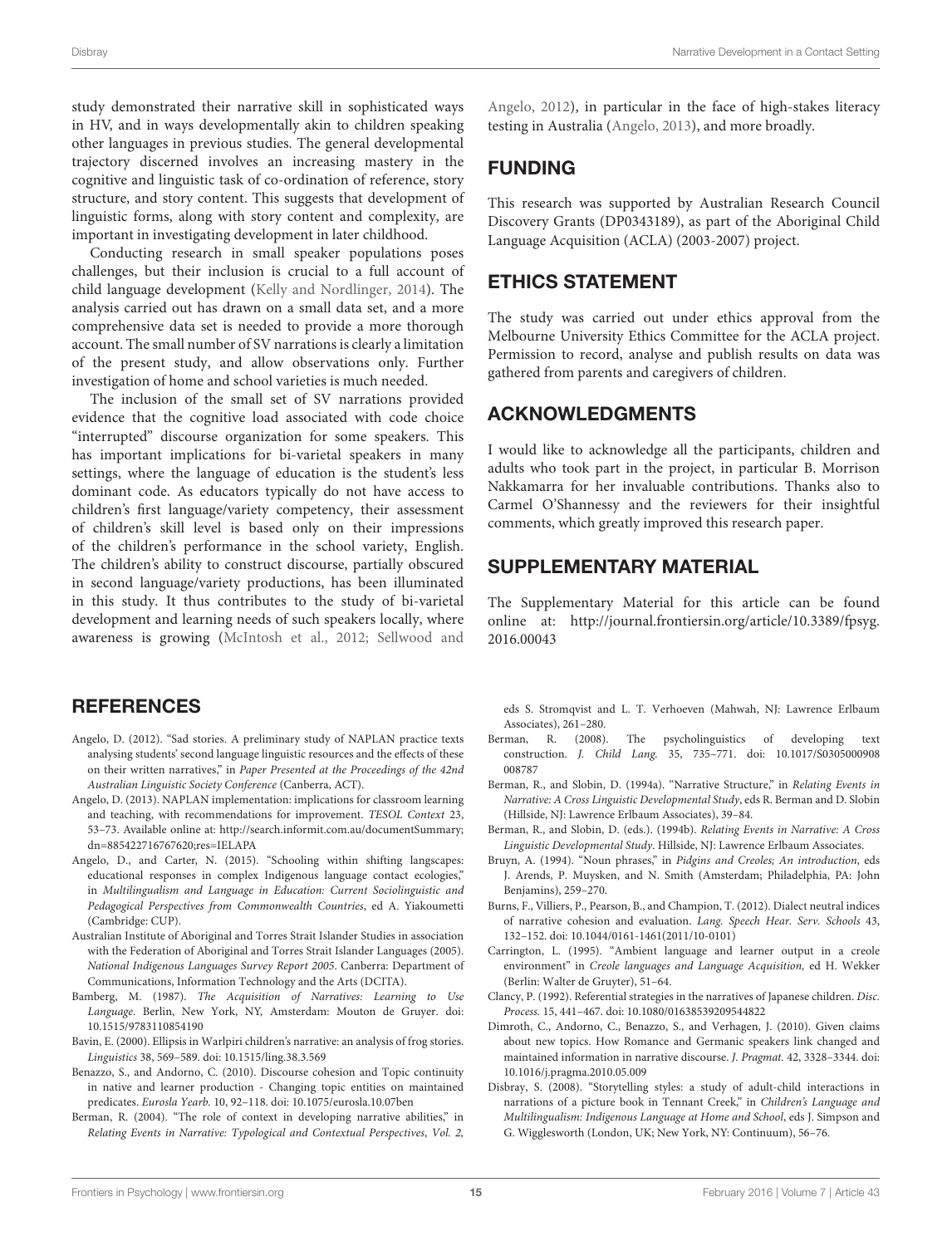- <span id="page-16-41"></span>Disbray, S. (2009). More than One Way to Catch a Frog: A Study of Children's Discourse in an Australian Contact Language. PhD Dissertation, University of Melbourne Available online at:<http://repository.unimelb.edu.au/10187/8533>
- <span id="page-16-35"></span>Disbray, S., and Simpson, J. (2005). The expression of possession Wumpurrarni English, Tennant Creek. Monash Work. Papers Linguist. 4, 65–86. Available online at: [http://search.informit.com.au/documentSummary;](http://search.informit.com.au/documentSummary;dn=119226104104253;res=IELHSS) [dn=119226104104253;res=IELHSS](http://search.informit.com.au/documentSummary;dn=119226104104253;res=IELHSS)
- <span id="page-16-11"></span>Disbray, S., and Wigglesworth, G. (2008). "A longitudinal study of language acquisition in Aboriginal children in three communities," in Contexts of Child Development: Culture, Policy and Intervention, eds G. Robinson, U. Eichelkamp, J. Goodnow, and I. Katz (Darwin: Charles Darwin University Press), 167–182.
- <span id="page-16-34"></span>Dixon, S. (2013). Educational failure or success: aboriginal children's non-standard English utterances. Aus. Rev. Appl. Linguist. 36, 302–315. Available online at: <http://www.nla.gov.au/ojs/index.php/aral/article/view/3228>
- <span id="page-16-14"></span>Dixon, S. (2015). Gimme! Gimme! Gimme!: object requests, ownership and entitlement in a children's play session. J. Pragmat. 82, 39–51. doi: 10.1016/j.pragma.2015.03.009
- <span id="page-16-39"></span>Givón, T. (1983). Topic Continuity in Discourse: A Quantitative Cross-Language Study. Amsterdam; Philadelphia, PA: John Benjamins Publishing Company. doi: 10.1075/tsl.3
- <span id="page-16-40"></span>Givón, T. (1990). Syntax: A Functional-Typological Introduction. Amsterdam: John Benjamins.

<span id="page-16-42"></span>Givón, T. (2001). Syntax: An Introduction, Vol. 2. Amsterdam: John Benjamins.

- <span id="page-16-10"></span>Gorman, B. K., Fiestas, C. E., Peña, E. D., and Clark, M. R. (2011). Creative and stylistic devices employed by children during a storybook narrative task: a cross-cultural study. Lang. Speech Hear. Serv. Schools 42, 167–181. doi: 0161-1461(2010/10-0052)
- <span id="page-16-31"></span>Graber, P. (1987). Thematic participants in a Kriol story. J. Pidg. Creole Lang. 2, 209–227. doi: 10.1075/jpcl.2.2.05gra
- <span id="page-16-36"></span>Harris, J. (1993). "Losing and gaining a language: the story of kriol," in Language and Culture in Aboriginal Australia, eds M. Walsh and C. Yallop (Canberra, ACT: Aboriginal Studies Press), 145–154.
- <span id="page-16-27"></span>Hemphill, L., Picardi, N., and Tager-Flusberg, H. (1991). Narrative as an index of communicative competence in mildly mentally retarded children. Appl. Psychol. 12, 263–279. doi: 10.1017/S014271640000922X
- <span id="page-16-21"></span>Hickmann, M. (ed.). (1987). Social and Functional Approaches to Language and Thought. Orlando, FL: Academic Press, Inc.
- <span id="page-16-1"></span>Hickmann, M. (2003). Children's Discourse Person, Space and Time across Languages. Cambridge: Cambridge University Press.
- <span id="page-16-0"></span>Hickmann, M. (2004). "Coherence, cohesion, and context: some comparative perspectives in narrative development," in Relating Events in Narrative, Vol. 2, Typological and Contextual Perspectives, eds S. Stromqvist and L. Verhoeven (Mahwah, NJ; London: Lawrence Erlbaum Associates, Publishers), 281–306.
- <span id="page-16-24"></span>Hickmann, M., and Hendriks, H. (1999). Cohesion and anaphora in children's narratives: a comparison of English, French, German, and Mandarin Chinese. J. Child Lang. 26, 419–452. doi: 10.1017/S030500099 9003785
- <span id="page-16-5"></span>Hickmann, M., Kail, M., and Roland, F. (1995). Cohesive anaphoric relations in French children's narrative as a function of mutual knowledge. First Lang. 15, 277–300. doi: 10.1177/014272379501504502
- <span id="page-16-8"></span>Horton-Ikard, R. (2009). Cohesive adequacy in the narrative samples of school-age children who use African American English. Lang. Speech Hear. Serv. Schools 40, 393–402. doi: 10.1044/0161-1461(2009/07-0070)
- <span id="page-16-30"></span>Hudson, J. (1983). Grammatical and Semantic Aspects of Fitzroy Valley Kriol, Vol. A, B. Darwin, NT: Summer Institute of Linguistics.
- <span id="page-16-25"></span>Jisa, H. (2000). Increasing cohesion in narratives: a developmental study of maintaining and reintroducing subjects in French. Linguistics 38, 591–620. doi: 10.1515/ling.38.3.591
- <span id="page-16-7"></span>Johnston, J. R. (2008). Narratives twenty-five years later. Top. Lang. Disord. 28, 93–98. doi: 10.1097/01.TLD.0000318931.08807.01
- <span id="page-16-22"></span>Jokinen, K., and Wilcock, G. (2006). Contextual inferences in intercultural communication. SKY J. Linguist. 19, 291–300. Available online at: [http://www.](http://www.linguistics.fi/julkaisut/SKY2006_1/1.4.4. JOKINEN & WILCOCK.pdf) [linguistics.fi/julkaisut/SKY2006\\_1/1.4.4.JOKINEN&WILCOCK.pdf](http://www.linguistics.fi/julkaisut/SKY2006_1/1.4.4. JOKINEN & WILCOCK.pdf)
- <span id="page-16-23"></span>Kail, M., and Hickmann, M. (1992). French children's ability to introduce referents in narrative as a function of mutual knowledge. First Lang. 12, 297–300. doi: 10.1177/014272379201203405
- <span id="page-16-20"></span>Karmiloff-Smith, A. (1981). "The grammatical marking of thematic structure in the development of language production," in The Child's Construction of Language, ed W. Deutsch (London: Academic Press), 121–147.
- <span id="page-16-28"></span>Karmiloff-Smith, A. (1983). Language development as a problem-solving process. Pap. Rep. Child Lang. Dev. 22, 1–22.
- <span id="page-16-26"></span>Karmiloff-Smith, A. (1985). Language and cognitive processes from a developmental perspective. Lang. Cogn. Process. 1, 61–85. doi: 10.1080/01690968508402071
- <span id="page-16-3"></span>Karmiloff-Smith, A. (1992). Beyond Modularity: A Developmental Perspective on Cognitive Science. Cambridge, MA: MIT Press.
- <span id="page-16-44"></span>Kelly, B., and Nordlinger, R. (2014). "Fieldwork and first language acquisition," Selected Papers from the 44th Conference of the Australian Linguistic Society, 2013 (Melbourne, VIC: University of Melbourne).
- <span id="page-16-38"></span>Lee, J. (ed.). (2002). Kriol Dikshenri. Draft. Canberra, ACT. MS 4570, ASEDA 0739. Available online at: [http://www.aiatsis.gov.au/ASEDA/docs/0739-Kriol/index.](http://www.aiatsis.gov.au/ASEDA/docs/0739-Kriol/index.1.html) [1.html](http://www.aiatsis.gov.au/ASEDA/docs/0739-Kriol/index.1.html)
- <span id="page-16-43"></span>MacWhinney, B. (2000). The CHILDES Project: Tools for Analyzing Talk. Mahwah, NJ: Erlbaum.
- <span id="page-16-2"></span>Mäkinen, L., Loukusa, S., Nieminen, L., Leinonen, E., and Kunnari, S. (2014). The development of narrative productivity, syntactic complexity, referential cohesion and event content in four- to eight-year-old Finnish children. First Lang. 34, 24–42. doi: 10.1177/0142723713511000
- <span id="page-16-37"></span>Malcolm, I. (2011). Learning through standard English: cognitive implications for post-pidgin/-creole speakers. Ling. Educ. 22, 261–272. doi: 10.1016/j.linged.2011.02.006
- <span id="page-16-16"></span>Malcolm, I., and Sharifian, F. (2002). Aspects of Aboriginal English oral discourse: an application of cultural schema theory. Disc. Stud. 4, 169–181. doi: 10.1177/14614456020040020301
- <span id="page-16-17"></span>Malcolm, I., and Sharifian, F. (2005). Something old, something new, something borrowed, something blue: Australian aboriginal students' schematic repertoire. J. Mult. Mult. Dev. 26, 512–532. doi: 10.1080/01434630508668423
- <span id="page-16-29"></span>Mayer, M. (1969). Frog, Where are you? New York, NY: The Dial Press.
- <span id="page-16-4"></span>McCabe, A., and Peterson, C. (1991). Developing Narrative Structure. Hillsdale, NJ: Lawrence Erlbaum Associates.
- <span id="page-16-15"></span>McIntosh, S., O'Hanlon, R., and Angelo, D. (2012). "The (in)visibility of "language" within Australian educational documentation: Differentiating language from literacy and exploring particular ramifications for a group of "hidden" ESL/D learners," in Future Directions in Applied Linguistics: Local and Global Perspectives–35th Applied Linguistics Association, eds C. Gitaski and R. Baldauf (Newcastle upon Tyne: Cambridge Scholars Publishing), 447–468.
- <span id="page-16-12"></span>Meakins, F. (2008). "Unravelling languages: multilingualism and language contact in Kalkaringi," in Children's Language and Multilingualism: Indigenous Language Use at Home and School, eds J. Simpson & G. Wigglesworth (London: Continuum), 283–302.
- <span id="page-16-33"></span>Meakins, F., and O'Shannessy, C. (2010). Ordering arguments about: word order and discourse motivations in the development and use of the ergative marker in two Australian mixed languages. Lingua 120, 1693–1713. doi: 10.1016/j.lingua.2009.05.013
- <span id="page-16-9"></span>Mills, M. T. (2015). Narrative performance of gifted African American school-aged children from low-income backgrounds. Am. J. Speech Lang. Pathol. 24, 36–46. doi: 10.1044/2014\_AJSLP-13-0150
- <span id="page-16-13"></span>Morrison, B., and Disbray, S. (2008). "Warumungu children and language in Tennant Creek," in Warra Wiltaniappendi = Strengthening Languages. Proceedings of the Inaugural Indigenous Languages Conference (ILC) 2007, eds R. Amery and J. Nash (Adelaide, SA), 107–111.
- <span id="page-16-32"></span>Nicholls, S. (2011). Referring Expressions and Referential Practice in Roper Kriol (Northern Territory, Australia). Ph.D. thesis, University of New England, Armidale.
- <span id="page-16-6"></span>Orsolini, M., Rossi, F., and Pontecorvo, C. (1996). Re-introduction of referents in Italian children's narratives. J. Child Lang. 23, 465–486. doi: 10.1017/S0305000900008886
- <span id="page-16-18"></span>O'Shannessy, C. (2006). Language Contact and Children's Bilingual Acquisition: Learning a Mixed Language and Warlpiri in Northern Australia. Ph.D. thesis, University of Sydney, Sydney.
- <span id="page-16-19"></span>O'Shannessy, C. (2008). "Children's production of their heritage language and a new mixed language," in Children's Language and Multilingualism, eds J. Simpson and G. Wigglesworth (London: Continuum), 261–282.